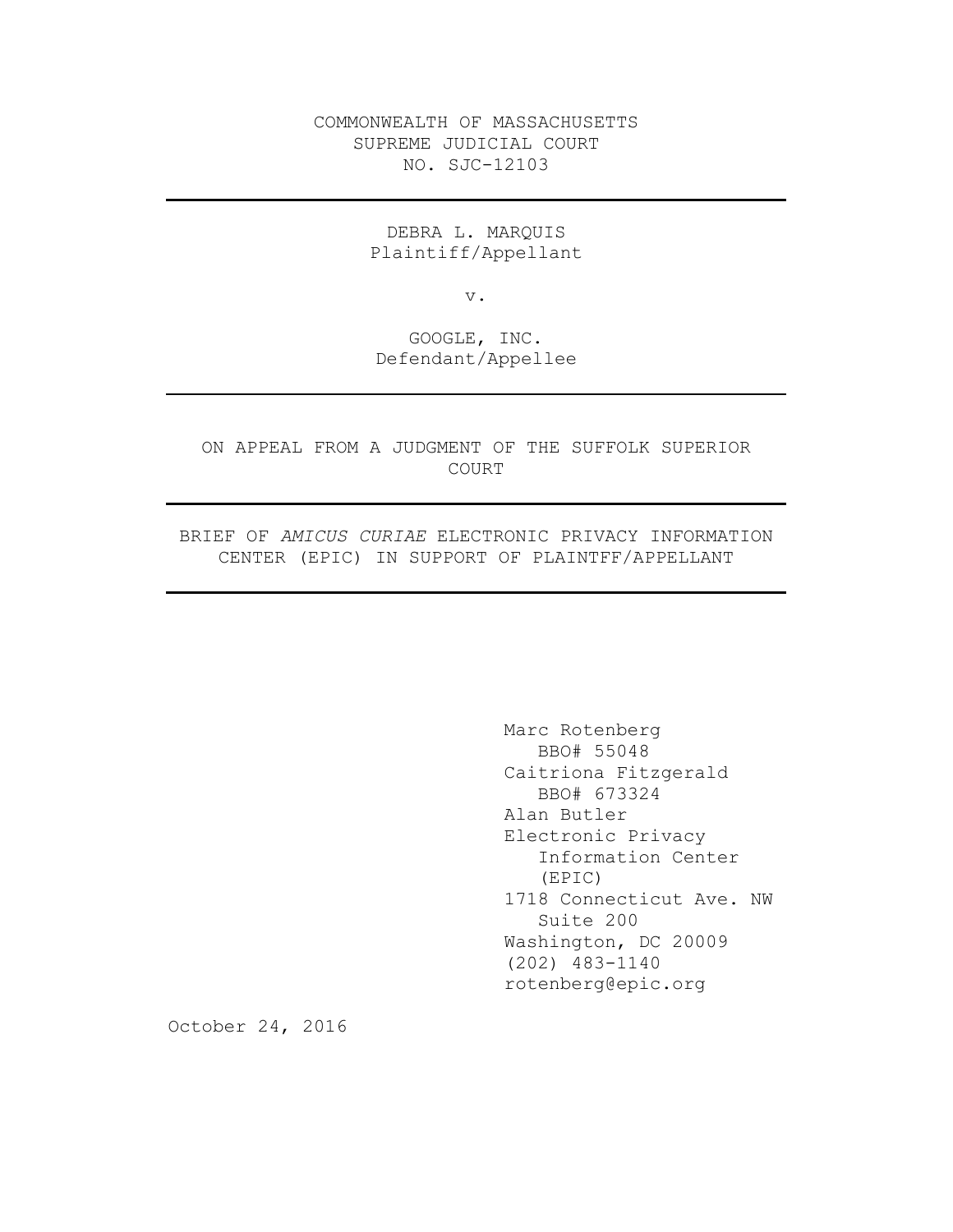## **CORPORATE DISCLOSURE STATEMENT**

Pursuant to S.J.C. Rule 1:21 *amicus curiae* Electronic Privacy Information Center ("EPIC") states that it is a District of Columbia corporation with no parent corporation or publicly-held company with a 10 percent or greater ownership interest. EPIC is a nonprofit, non-partisan corporation, organized under section 501(c)(3) of the Internal Revenue Code.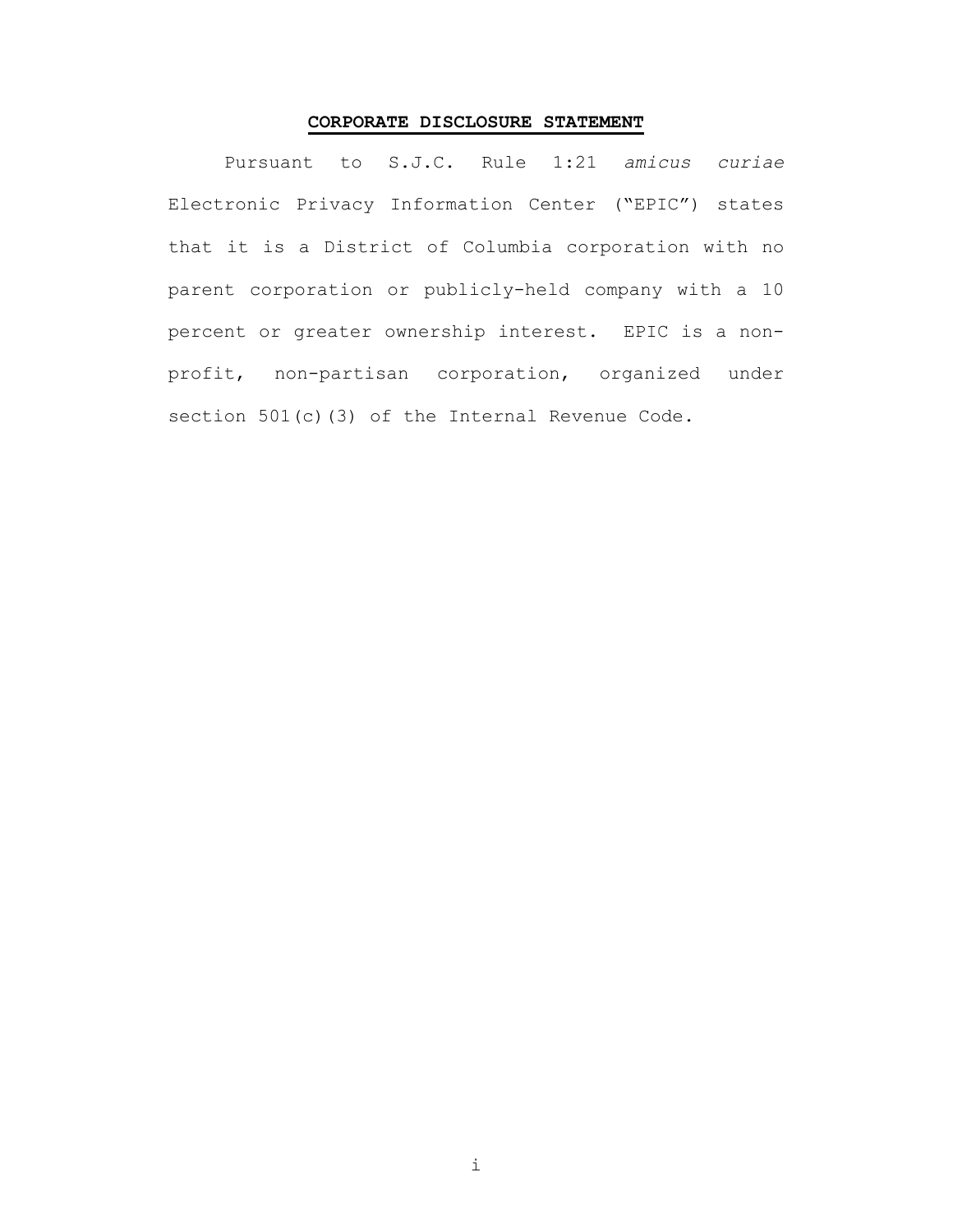# **TABLE OF CONTENTS**

| TABLE OF AUTHORITIES iii                                                                                                                                                                                                                                                                                                                                                                 |
|------------------------------------------------------------------------------------------------------------------------------------------------------------------------------------------------------------------------------------------------------------------------------------------------------------------------------------------------------------------------------------------|
| INTEREST OF THE AMICUS CURIAE 1                                                                                                                                                                                                                                                                                                                                                          |
| SUMMARY OF THE ARGUMENT 2                                                                                                                                                                                                                                                                                                                                                                |
| $\verb+ARGUMENT+ \verb++ \verb+++ \verb++ \verb+++ \verb++++ \verb+++ \verb++++ \verb++++ \verb++++ \verb++++ \verb++++ \verb++++ \verb++++ \verb++++ \verb++++ \verb++++ \verb++++ \verb++++ \verb++++ \verb++++ \verb+++ \verb++++ \verb++++ \verb++++ \verb++++ \verb++++ \verb++++ \verb+++ \verb++++ \verb++++ \verb++++ \verb++++ \verb++++ \verb++++ \verb++++ \verb++++ \verb++$ |
| I. Google's email data mining is even more invasive<br>than the interception prohibited by the<br>Commonwealth's Wiretap Act 4                                                                                                                                                                                                                                                           |
| II. Informed consent is a pillar of electronic<br>privacy law and an indispensable part of the<br>Massachusetts Wiretap Act 17                                                                                                                                                                                                                                                           |
| III. There can be no actual knowledge of<br>interception in this case because Google relies on<br>secret algorithms to conduct its email data mining. 21                                                                                                                                                                                                                                 |
| IV. Denying the extraterritorial reach of the Wiretap<br>Act would undermine its privacy protections, hasten a<br>data-mining race to the bottom, and leave<br>Massachusetts law badly out of date 24                                                                                                                                                                                    |
|                                                                                                                                                                                                                                                                                                                                                                                          |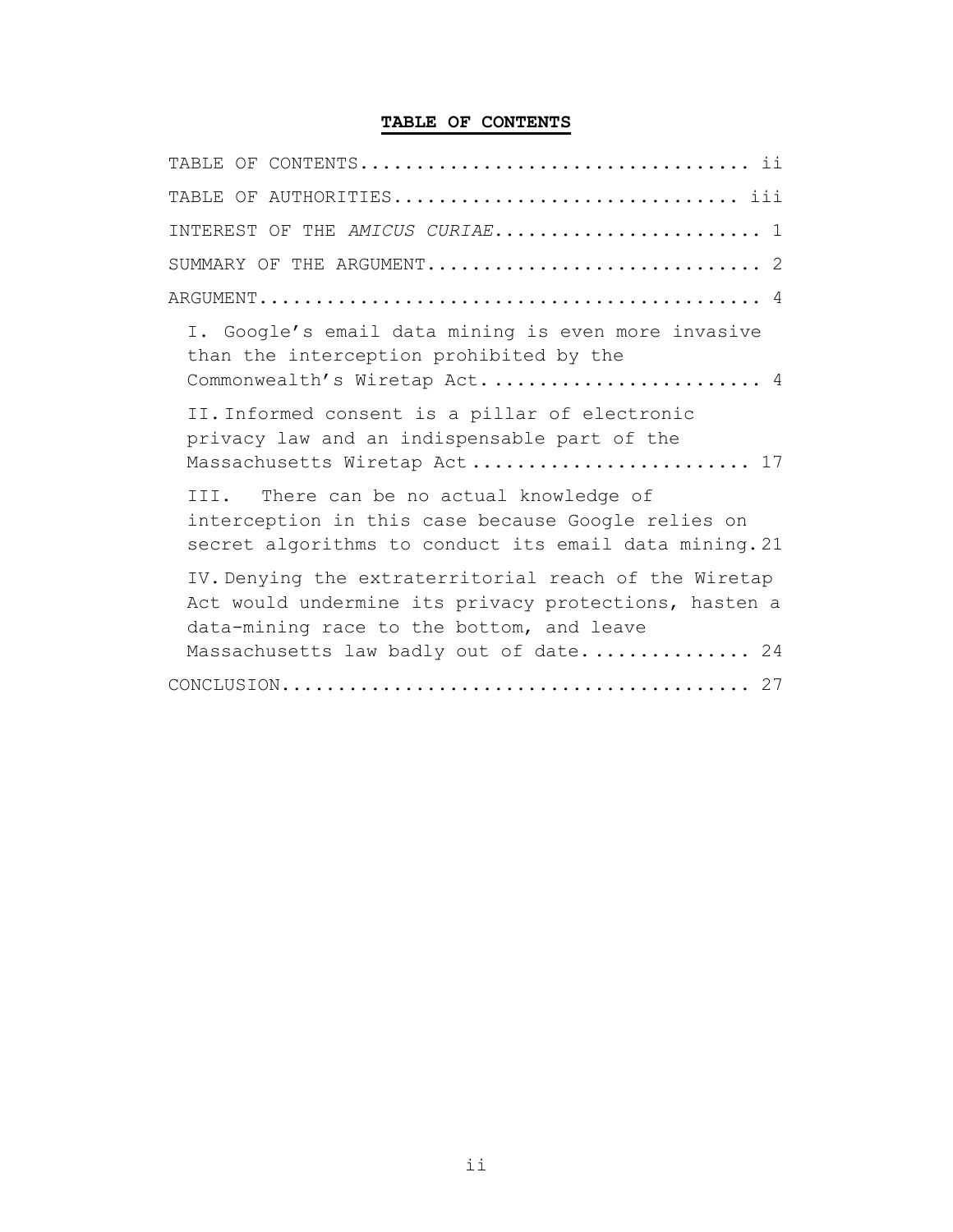#### **TABLE OF AUTHORITIES**

#### **Cases**

| Commonwealth $v$ . Ennis, 439 Mass. 64 (2003) 13, 20   |  |  |  |  |  |
|--------------------------------------------------------|--|--|--|--|--|
| Commonwealth $v.$ Jackson, 370 Mass. 502 (1976) 21, 22 |  |  |  |  |  |
| Demoulas v. Demoulas Super Markets, Inc., 424 Mass.    |  |  |  |  |  |

| Williams v. Poulos, 11 F.3d 271 (1st Cir. 1993). 15, 24 |  |  |  |  |  |
|---------------------------------------------------------|--|--|--|--|--|

#### **Statutes**

| N.H. Rev. Stat. § 570-A:2 18                           |  |
|--------------------------------------------------------|--|
| Telephone Consumer Protection Act of 1991, 47 U.S.C. § |  |
|                                                        |  |
| Wiretap Act, 18 U.S.C. § 2511 18                       |  |
| Wiretapping and Electronic Surveillance Control Act,   |  |
| 18 Pa. Stat. § 5704 19                                 |  |

### **Other Authorities**

Angwin, Google Has Quietly Dropped Ban on Personally Identifiable Web Tracking, ProPublica (Oct. 21, 2016) .............................................. 11, 12 David Vogel, *Trading Up: Consumer and Environmental Regulation in a Global Economy* 260-71 (1995) ...... 26 Davis, News Orgs Oppose Attempt To Seal Records In Gmail Privacy Case, MediaPost (Feb. 24, 2014) ...... 7 Defendant Google Inc's Motion to Dismiss at 3, *In re Google Inc. Gmail Litigation*, No. 13-MD-02430, 2014 WL 1102660 (N.D. Cal. Mar. 18, 2014) ............... 8 EPIC, *Gmail Privacy FAQ*.............................. 5 EPIC, Privacy? Proposed Google/DoubleClick Merger... 12 Google, How Gmail Ads Work  $(2016)$ .................. 4, 5 Gould, Courts Docs Show How Google Slices Users Into 'Millions of Buckets', Medium (Apr. 30, 2015) 7, 9, 10 Gould, *The Natural History of Gmail Data Mining*, Medium (June 24, 2014) ................................ 4 Interim Report of the Special Commission on Electronic Eavesdropping, 1967 Senate Doc. No. 1198.......... 13 Jerry Kang & Benedikt Buchner, *Privacy in Atlantis*, 18 Harv. J.L. & Tech. 229, 246 (2004) ................. 18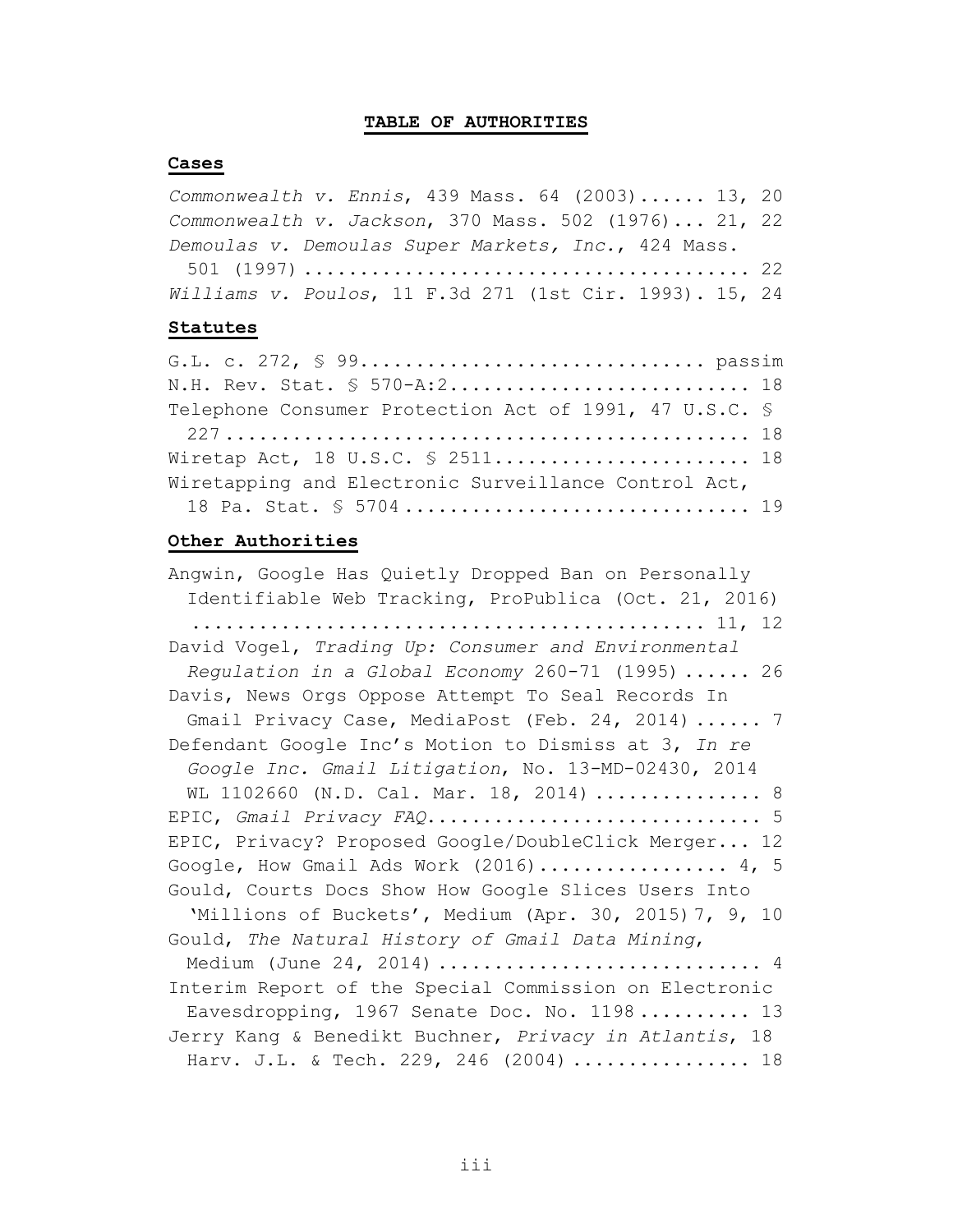Julie Cohen, *Examined Lives: Informational Privacy and the Subject As Object*, 52 Stan. L. Rev. 1373, 1396 (2000) ............................................ 18 *Kearney v. Salomon Smith Barney, Inc.*, 39 Cal. 4th 95 (2006) ............................................ 26 Marc Rotenberg & David Jacobs, *Updating the Law of Information Privacy: The New Framework of the European Union*, 36 Harv. J.L. & Pub. Pol'y 605, 641– 42 (2013) ......................................... 26 Matthiesen, Wickert, & Lehrer, S.C., *Laws on Recording Conversations in All 50 States* (July 11, 2016) .... 25 Memorandum of Decision and Order on Plaintiff's Motion for Class Certification, *Marquis v. Google*, No. SUCV2011-02808-BLS1 at 3 (MA June 19, 2014) ... passim Merriam-Webster (2015).............................. 19 Miller, Google: Let Us Opt Out of Your Data Mining Machine, Wired (Oct. 2010) ............................... 5 Rosenblatt, Google Wants E-mail Scanning Information Blocked, Bloomberg Technology (Mar. 14, 2014) ...... 6 Jenna Bednar, *The Political Science of Federalism*, 7 Ann. Rev. L. & Soc. Sci. 269 (2011) ............... 25 Simon Davies, US Court Rejects Google's Attempt to Seal Transcript and Documents, The Privacy Surgeon (2014) ............................................. 7 The Report of the Special Commission on Electronic Eavesdropping, 1968 Senate Doc. No. 1132 .. 13, 20, 21 Transcript of Proceedings Before the Honorable Lucy H. Koh at 39, *In re Google Inc. Gmail Litigation*, No. 13-MD-02430, 2014 WL 1102660 (N.D. Cal. Feb. 27, 2014) .............................................. 6 U.S. Patent Application No. US 10/452,830 (filed June 2, 2003) ........................................ 5, 8 *Watson v. Employers Liab. Assur. Corp.*, 348 U.S. 66, 72 (1954) ......................................... 26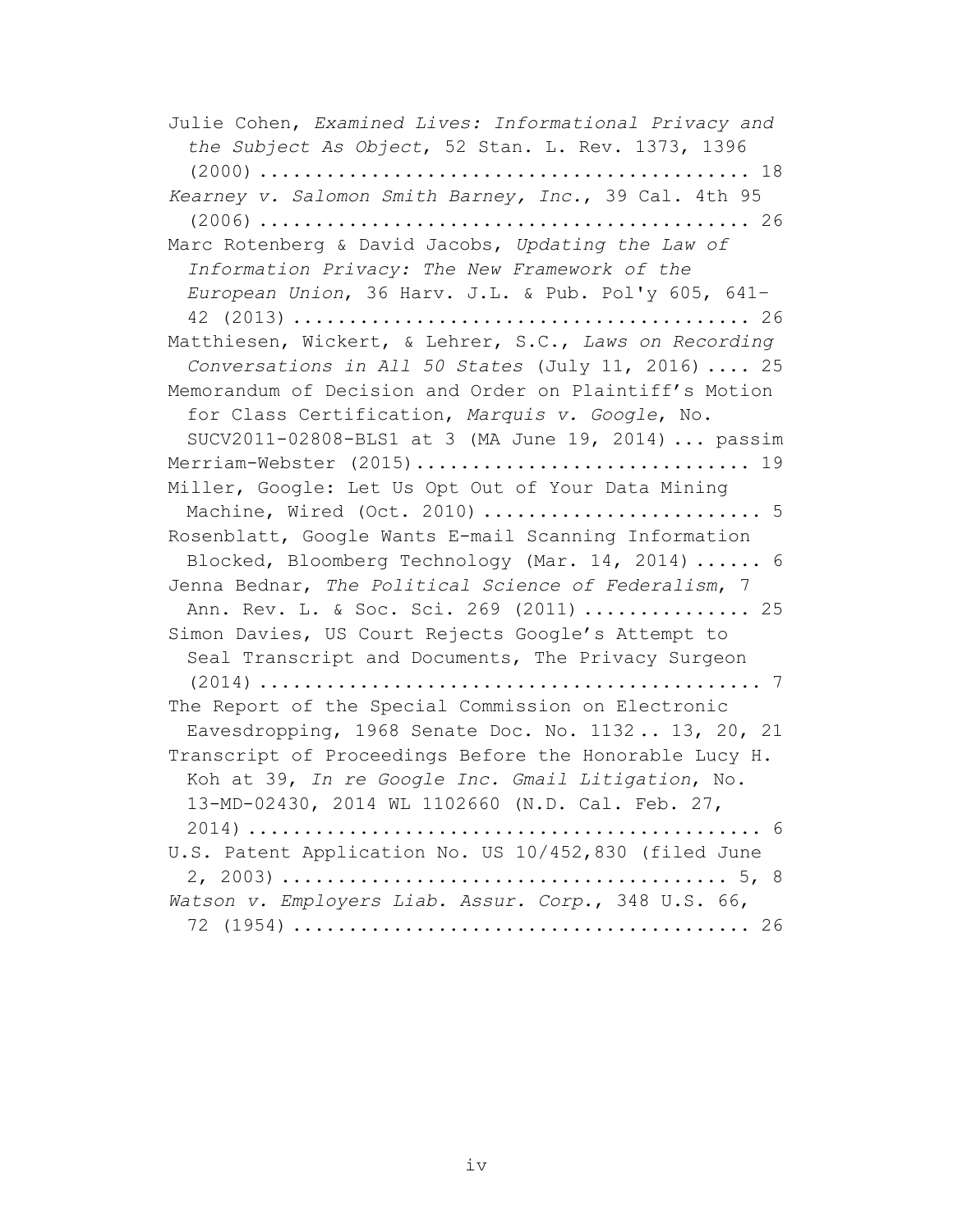### **INTEREST OF THE** *AMICUS CURIAE1*

The Electronic Privacy Information Center ("EPIC") is a public interest research center in Washington, D.C. The EPIC State Policy Project is based in Somerville, Massachusetts. EPIC was established in 1994 to focus public attention on emerging civil liberties issues and to protect privacy, the First Amendment, and other democratic values. The EPIC Advisory Board includes renowned legal scholars and technology experts. EPIC maintains one of the top privacy sites in the world, epic.org.

EPIC has participated as amici in cases before the Supreme Judicial Court, as well as other courts. *See*, *e.g.*, *Commonwealth v. White,* 475 Mass. 583 (2016) (search and seizure of a cell phone); *Commonwealth v. Connolly,* 454 Mass. 808 (2009) (use of a GPS tracking device); *Nelson v. Salem State College,* 446 Mass. 525 (2005) (employee privacy in the state workplace); *United States v. Councilman*, 418 F.3d 67 (1st Cir. 2005) (whether email can be "intercepted" in violation of federal wiretap law while it is temporarily stored on an email server); *Jennings v. Broome*, 401 S.C. 1

EPIC Appellate Advocacy Fellow John Davisson assisted in the preparation of this brief.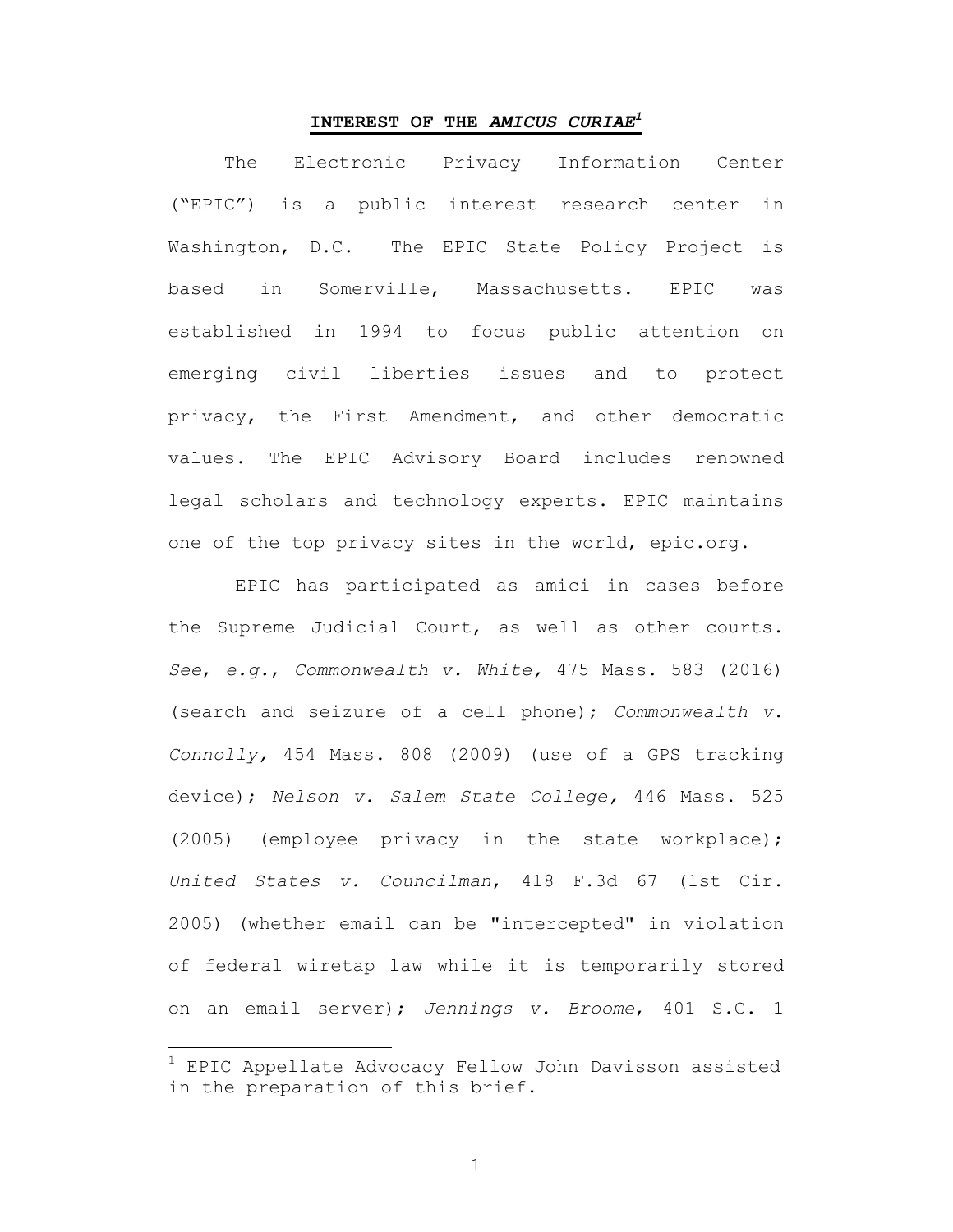(2012), cert. denied¸ 133 S. Ct. 1806 (2013) (concerning the scope of protections for stored e-mail under the Electronic Communications Privacy Act); *Ben Joffe v. Google,* 746 F.3d 920 (2013) (Google's civil liability under the Wiretap Act for interception of Wi-Fi payload data); *Bunnell v. Motion Picture Assoc. of America*, 567 F.Supp.2d 1148 (2008) (whether the Wiretap Act protects e-mail messages in circumstances when the messages are briefly stored while they pass through mail servers).

### **SUMMARY OF THE ARGUMENT**

At issue in this case is the systematic data mining of millions of private email messages each day. Google intercepts these private communications and stores, examines, and classifies their contents in order to generate advertising revenue. The plaintiff in this case represents non-Gmail users who, through no fault of their own, have had their private messages intercepted and analyzed by Google for the company's own commercial benefit.

Google's scanning of private email is far more intrusive than the interception of private communications already prohibited by Massachusetts law. Not only does Google examine keywords in private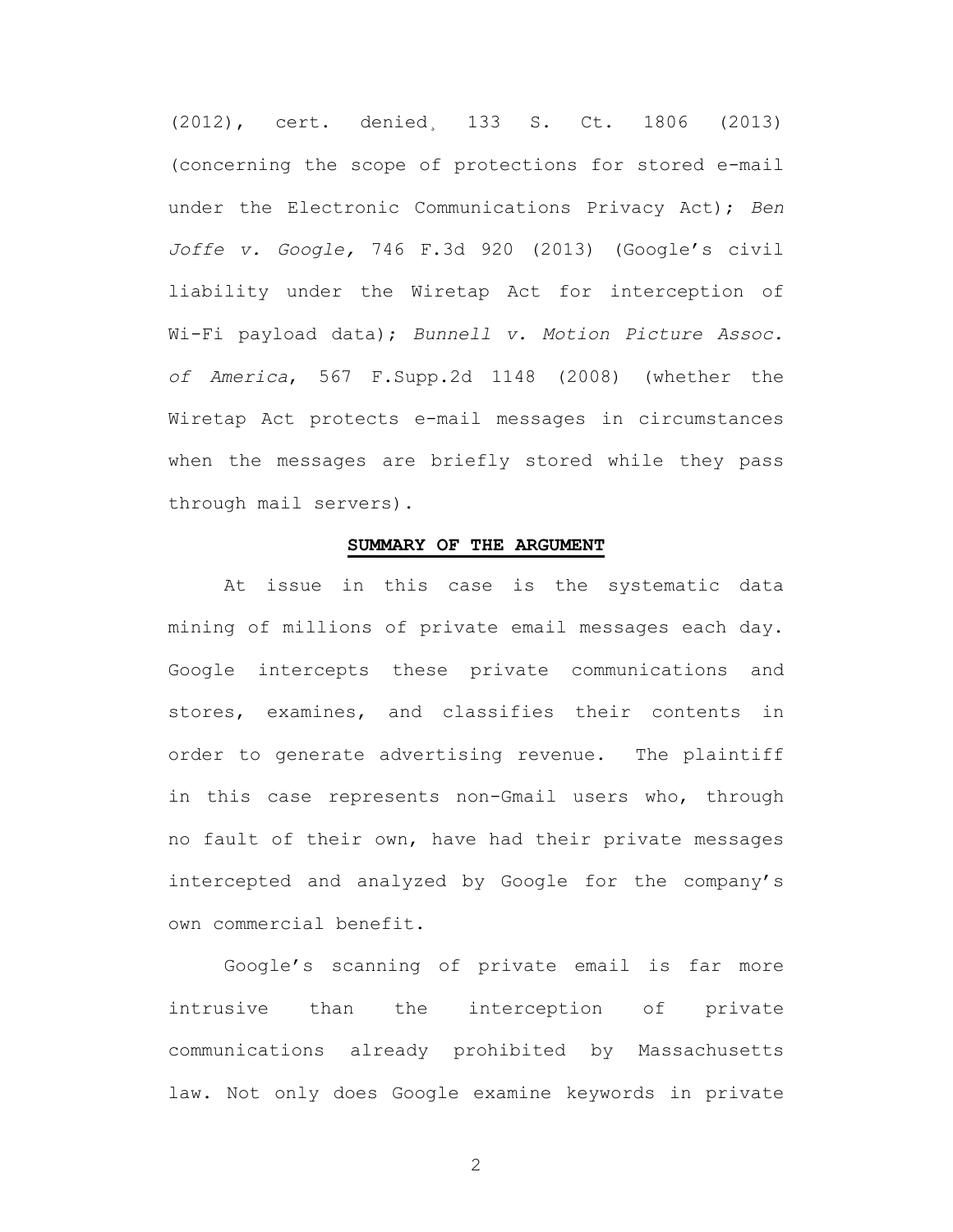communications to profile users and generate advertising revenue, Google also links the user's Google search queries and clicks, the user's Google Profile, and other Google account information that is available to Google. Even if Gmail subscribers were to accept such business practices (and amici does not concede they do), it is impracticable for non-Gmail subscribers, who receive no formal notification of this practice, to consent to such interception and invasive profiling. It is also not possible for users to be aware of the scope and nature of email analysis when the company has routinely and secretly modified its data collection and profiling practices over the last 15 years.

The lower court erred when it denied class certification in this case. General knowledge of Google's business practices is not akin to consent, especially for non-Gmail users who have no contractual relationship with Google. Even if Google had publicly disclosed its business practices, the Commonwealth could not have intended for a mere disclosure to eliminate privacy protections under the Wiretap Act. Such a view would eviscerate Wiretap Act protections for Internet users as well as users of telephone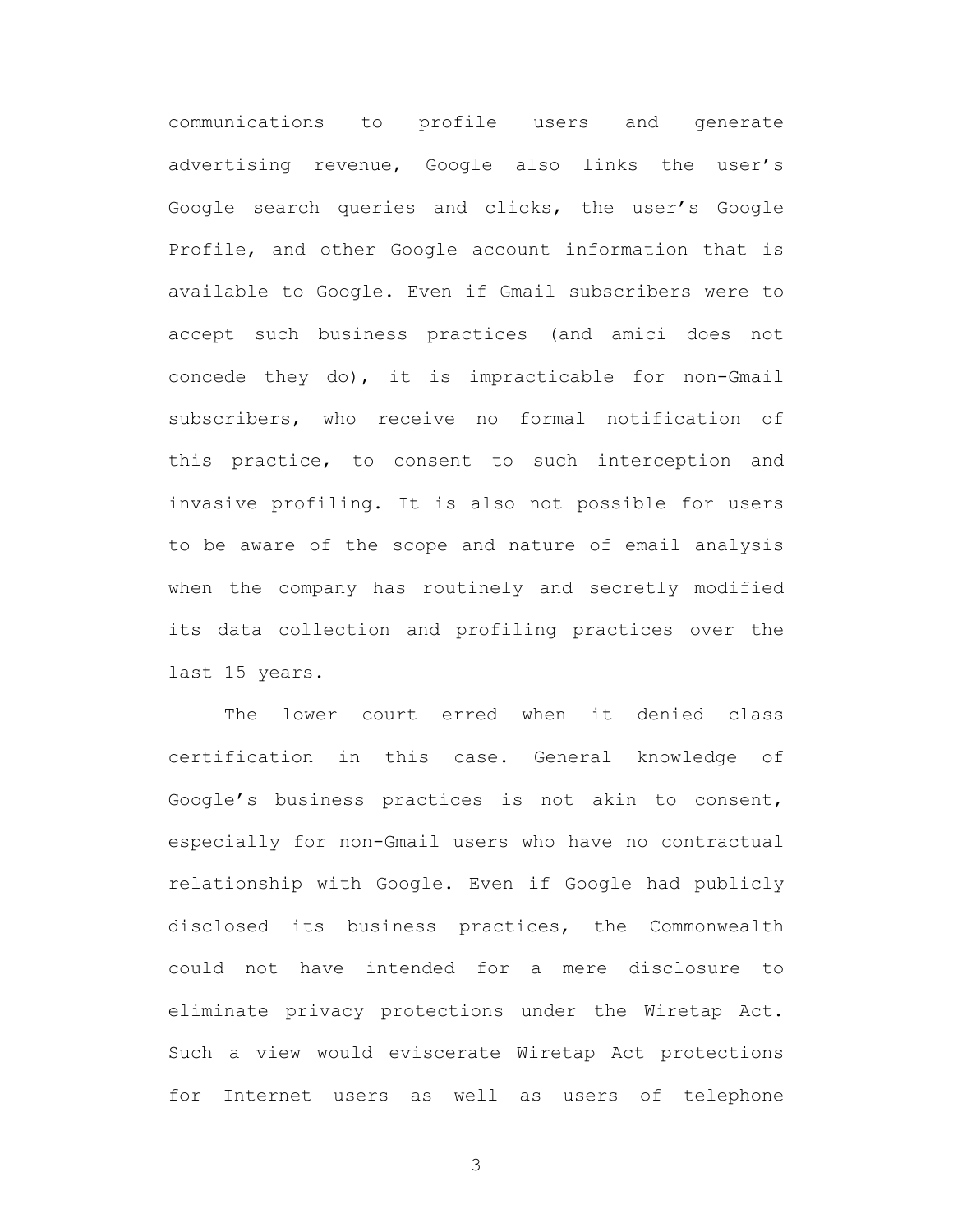service. It would permit the interception of private communications without any indication of express or implied consent from the users.

#### **ARGUMENT**

## **I. Google's email data mining is even more invasive than the interception prohibited by the Commonwealth's Wiretap Act.**

Since its inception, Google has collected more personal data and mined the contents of more private communications than any other company. Gmail was specifically designed to mine personal communications data and generate advertising revenue for Google. *See*  Gould, *The Natural History of Gmail Data Mining*, Medium (June 24, 2014).<sup>2</sup> Since Gmail was released in 2004, Google has continually expanded the scope of its data collection by integrating personal information from search, video viewing, maps, and other services. Google, How Gmail Ads Work (2016).<sup>3</sup> Google also manages email accounts for businesses, educational organizations, and internet service providers (which do not use an @gmail.com address), a program known as "Google Apps" or "G Suite". Memorandum of Decision and

 <sup>2</sup> https://medium.com/@jeffgould/the-natural-history-ofgmail-data-mining-be115d196b10#.xsrzusxzj. <sup>3</sup> https://support.google.com/mail/answer/6603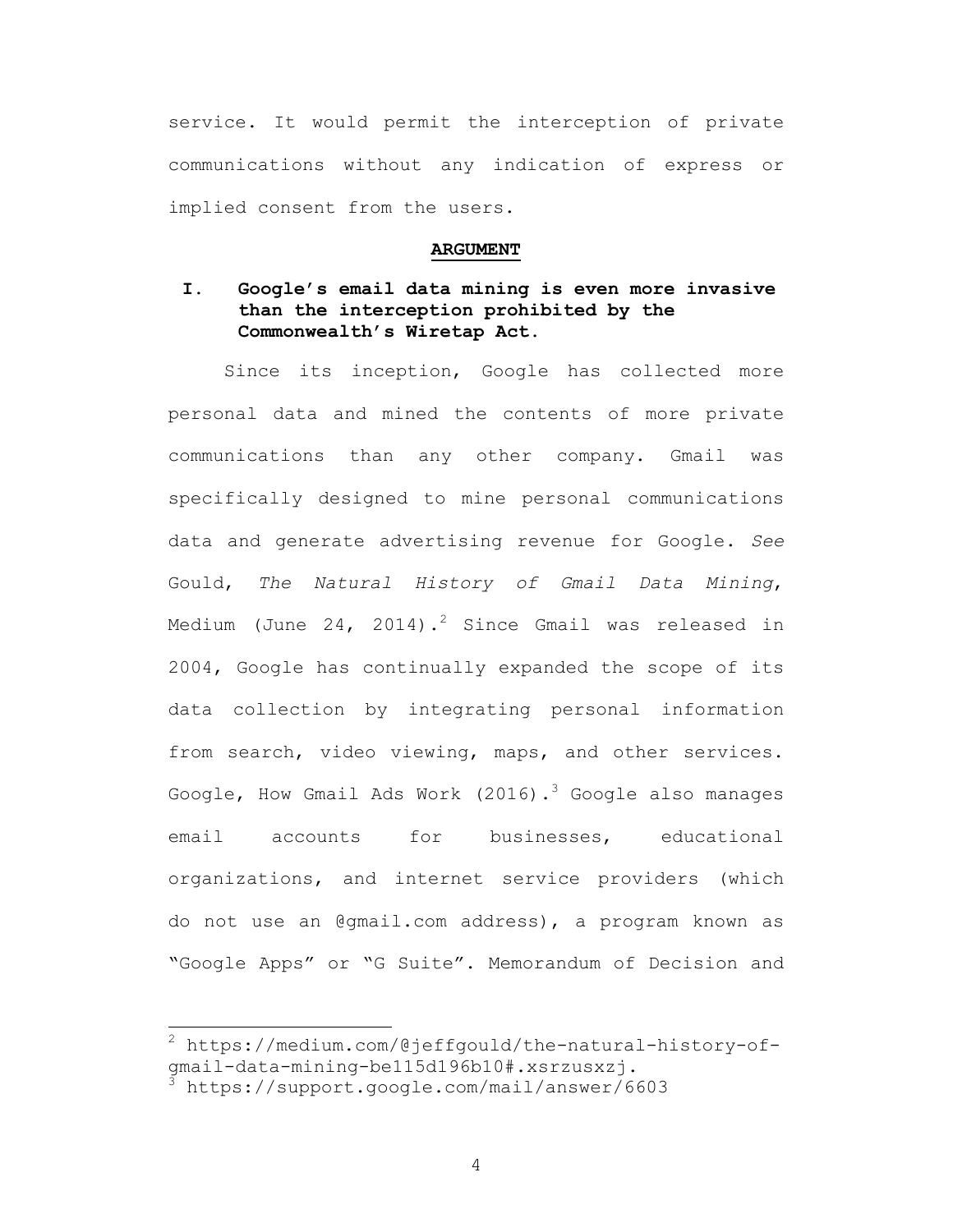Order on Plaintiff's Motion for Class Certification, *Marquis v. Google*, No. SUCV2011-02808-BLS1 at 3 (MA June 19, 2014) ("C.C. Dec."). Recipients of email from organizations that use Google Apps may not even know that their email is subject to scanning by Google as the email domain will not be "gmail.com". Miller, Google: Let Us Opt Out of Your Data Mining Machine, Wired (Oct. 2010). $4$ 

Prior to the launch of Gmail, Google developed methods to mine both "internal" and "external" email data, including the contents of the subject line, the to/from information, the topics discussed in the message, the topics relevant to linked attachments and embedded hyperlinks, geographic information about the sending and receiving parties, and other profile information. See How Gmail Ads Work, *supra.* See also U.S. Patent Application No. US 10/452,830 (filed June 2, 2003)<sup>5</sup>; EPIC, *Gmail Privacy FAQ*.<sup>6</sup> Prior to 2010, the message data was not extracted until after a user opened the email. Transcript of Proceedings Before the Honorable Lucy H. Koh at 39, *In re Google Inc. Gmail* 

 <sup>4</sup> https://www.wired.com/insights/2012/10/google-optout/.<br><sup>5</sup> https://www.google.com/patents/US20040059712.<br><sup>6</sup> https://epic.org/privacy/gmail/faq.html.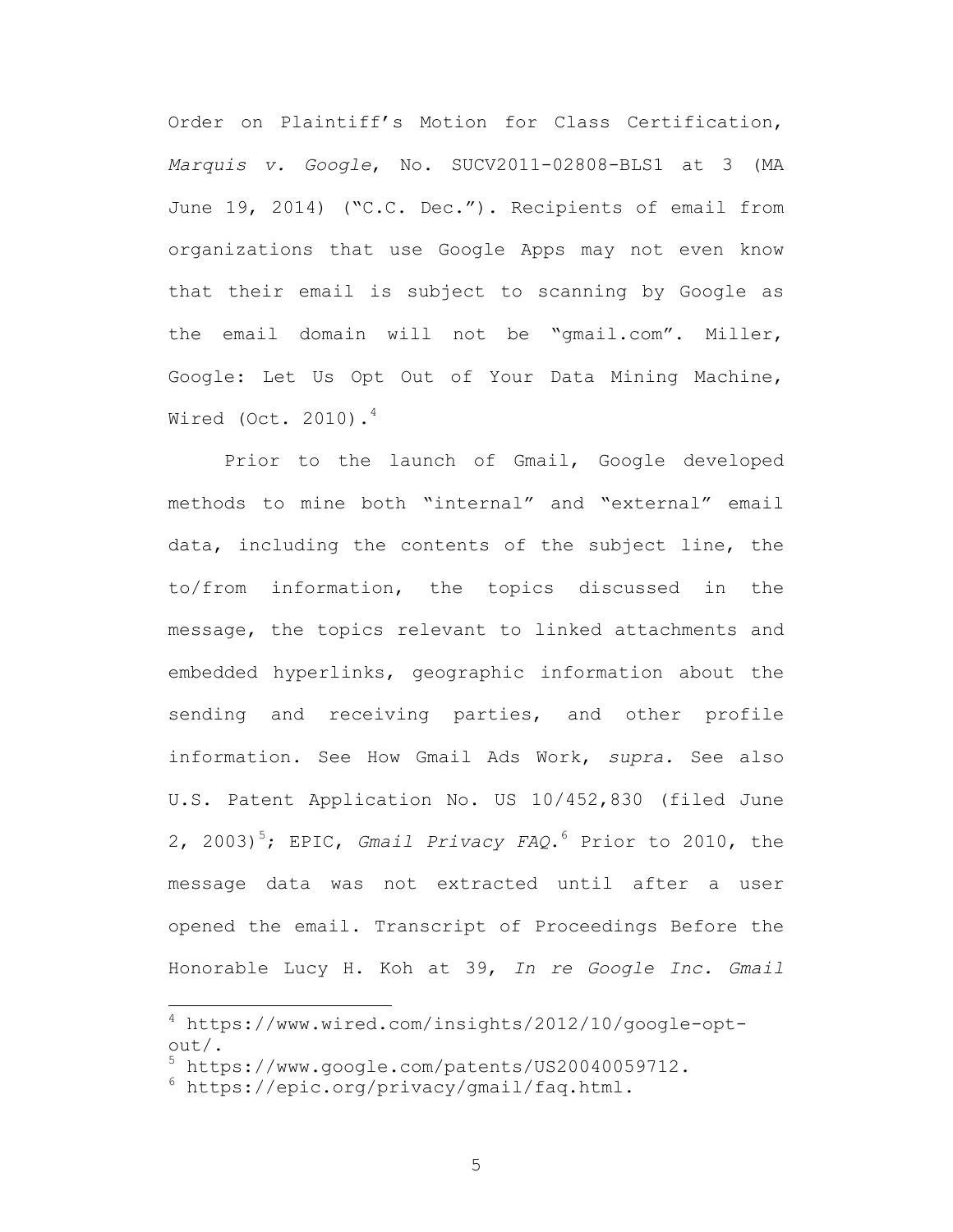*Litigation*, No. 13-MD-02430, 2014 WL 1102660 (N.D. Cal. Feb. 27, 2014).<sup>7</sup> Then, beginning in 2010, Google concluded that it was missing out on a lot of user data when individuals were not opening their emails, were opening them on mobile devices, or were "Google Apps" users who were not served ads. *Id.* In order to increase the amount of personal data it collected, Google began using its "Content Onebox" (COB) system to scan messages during the delivery process, mining data even if the user never opened the email. *Id.* at 39-40; Rosenblatt, Google Wants E-mail Scanning Information Blocked, Bloomberg Technology (Mar. 14,  $2014)$ .<sup>8</sup>

The inner workings of the COB system are "shrouded in mystery" and Google has sought to exclude them from the public record in this and other Gmailrelated suits. But based on what has been publicly disclosed, the COB uses "machine learning" algorithms to discern the "actual meaning of email messages." Gould, Courts Docs Show How Google Slices Users Into

 $^7$  http://www.privacysurgeon.org/blog/wpcontent/uploads/2014/08/Transcript-of-2.27.14- Proceedings-1.pdf.<br><sup>8</sup> https://www.bloomberg.com/news/articles/2014-03-

<sup>14/</sup>google-wants-e-mail-scanning-information-blocked.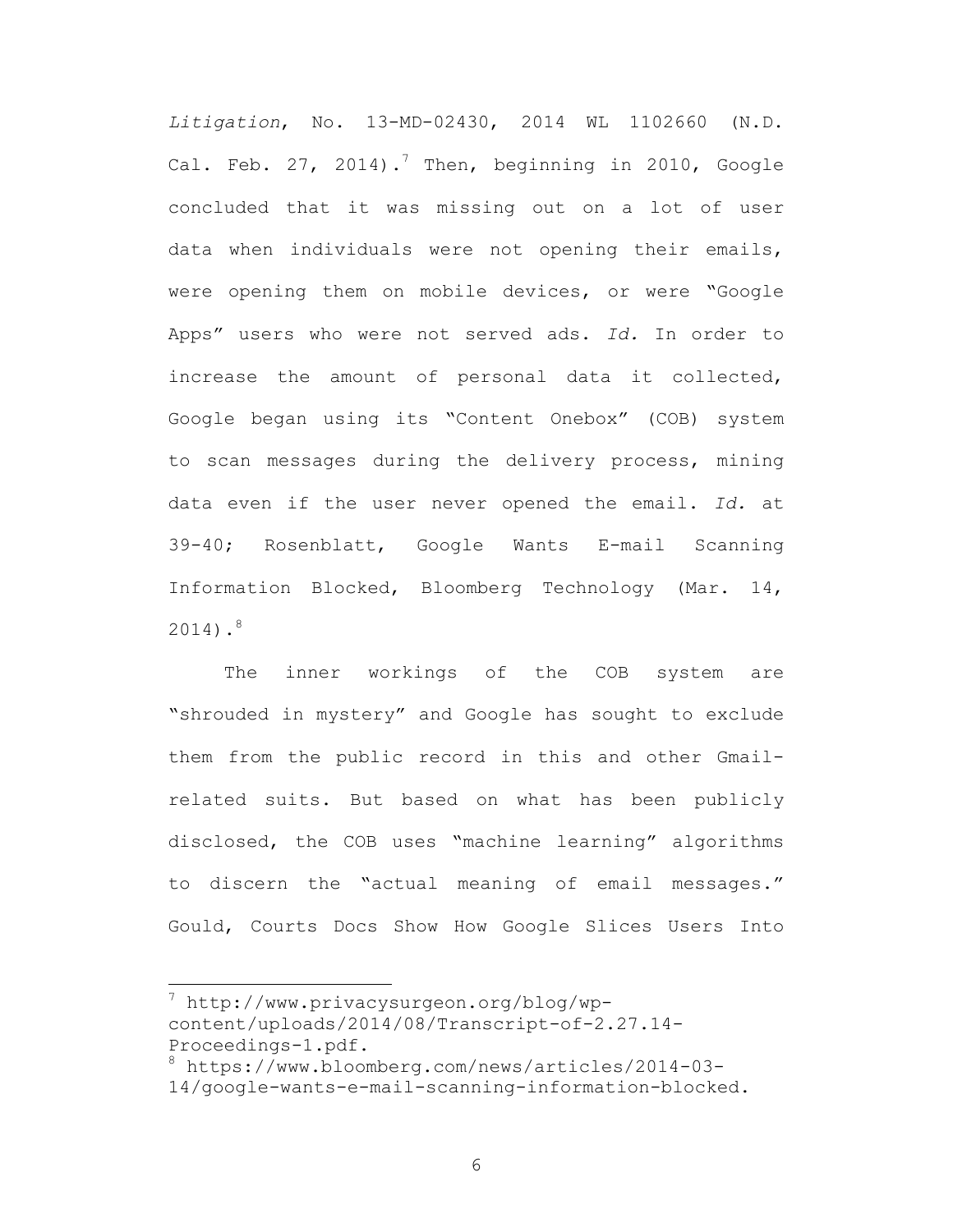'Millions of Buckets', Medium (Apr. 30, 2015). <sup>9</sup> This is a significant expansion from the prior "keyword" based scanning, and the data collected enables Google to build the most extensive user profiles in the world. Google has made every effort to thwart public and media access to understanding of these business practices. Davis, News Orgs Oppose Attempt To Seal Records In Gmail Privacy Case, MediaPost (Feb. 24,  $2014)$ .<sup>10</sup> (The news organizations seeking access to more information about Google' email scanning techniques include Atlantic Media, Forbes LLC, National Public Radio, Inc., The New York Times Company, and Politico, among others.)

Google's effort to exclude the history of the 2010 transition to COB from the public record was denied in the Northern District of California. Simon Davies, US Court Rejects Google's Attempt to Seal Transcript and Documents, The Privacy Surgeon (2014).

Google uses data from private communications to generate revenue by selling targeted advertisements

 <sup>9</sup> https://medium.com/@jeffgould/courts-docs-show-howgoogle-slices-users-into-millions-of-bucketsec9c768b6ae9#.ij5ewmm54.<br><sup>10</sup>http://www.mediapost.com/publications/article/220151/

news-orgs-oppose-attempt-to-seal-records-in-gmail.html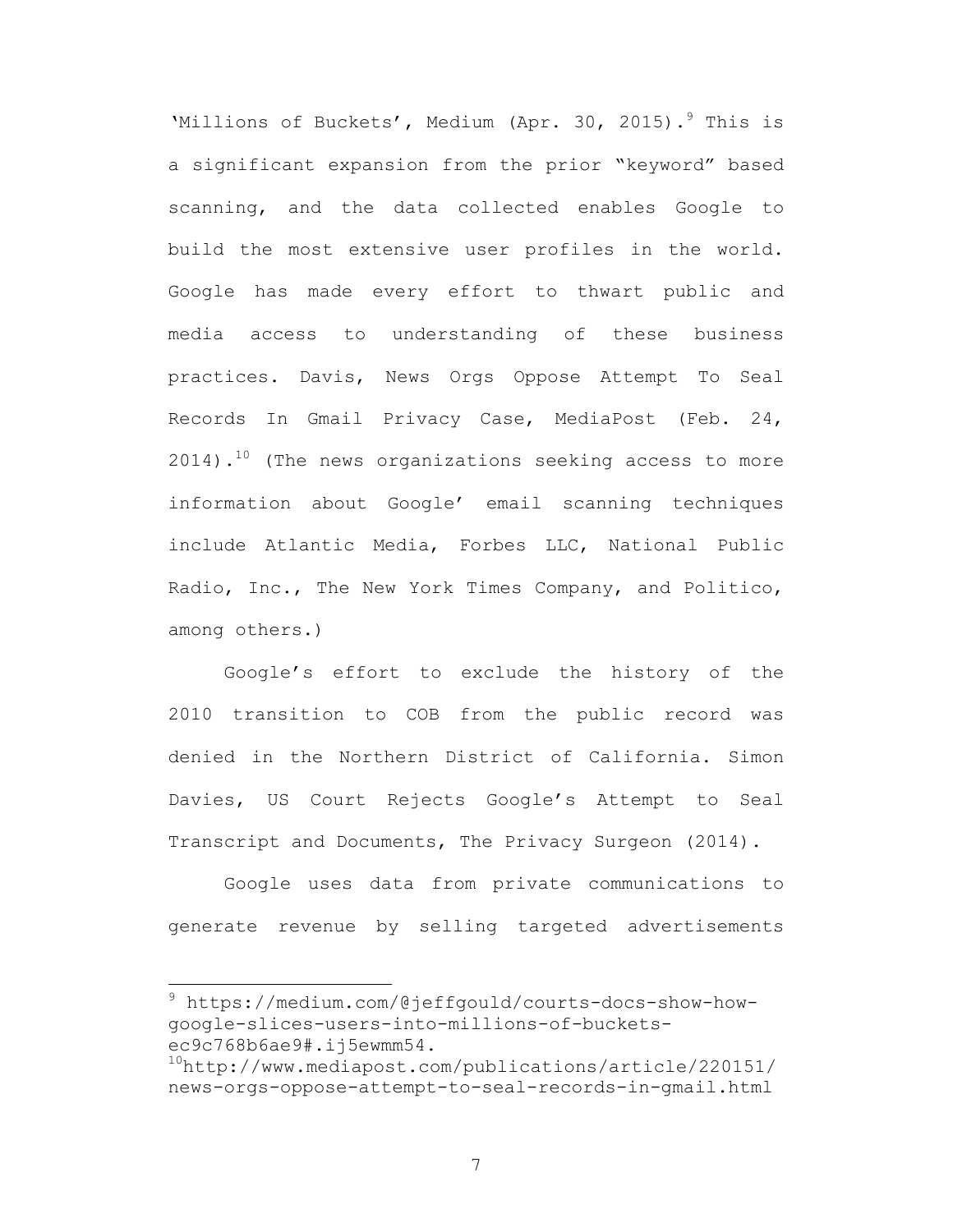based on certain keywords. Defendant Google Inc's Motion to Dismiss at 3, *In re Google Inc. Gmail Litigation*, No. 13-MD-02430, 2014 WL 1102660 (N.D. Cal. Mar. 18, 2014). The Gmail data mining system "operates by identifying words in an email that may be relevant for advertising purposes," and subsequently uses the words in these private messages "to match an advertisement" and "show [it] to the Gmail user when he or she views the email." C.C. Dec. at 13. Gmail uses "content extraction" (the term used in Google's patents) on incoming and outgoing email in order to target advertising to Gmail users. U.S. Patent Application No. US  $10/452,830$  (filed June 2, 2003).<sup>11</sup> For example, if the user is having a private email conversation about applying for a job, Gmail will scan those messages and use the mined data to target advertising related to that topic. *Id.* at 0044.

Google also compiles this and other data to build intricate profiles of individuals based on their private browsing and communications habits. For example, Google looks at all the purchase confirmations in the user's inbox to build a profile

 <sup>11</sup> https://www.google.com/patents/US20040059712.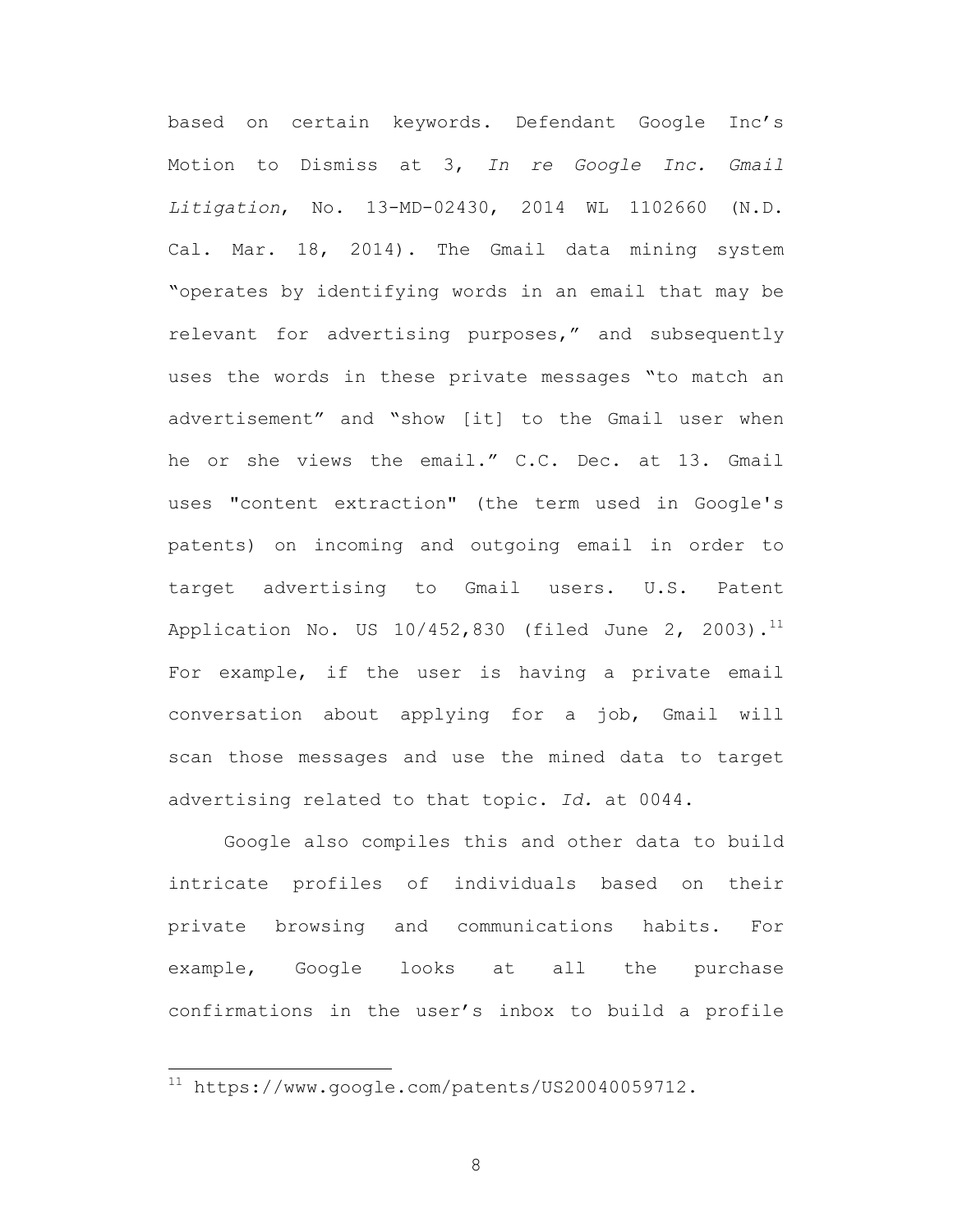of what the user may buy next. See Gould, *"millions of buckets"*, *supra*. The publication of internal Google emails recently revealed that Gmail "can sort users not just into a few thousand demographic and interest categories, but into literally millions of distinct 'buckets'":

Case5:13-md-02430-LHK Document183-6 Filed08/13/14 Page3 of 4

| From:                 | Deepak Jindal                                                                                                                                                                                            | Sent:8/27/2009 1:51 PM                                                                                                                                                                                                                                                                                                                                                                                                                                                                                                                                                                                                   |
|-----------------------|----------------------------------------------------------------------------------------------------------------------------------------------------------------------------------------------------------|--------------------------------------------------------------------------------------------------------------------------------------------------------------------------------------------------------------------------------------------------------------------------------------------------------------------------------------------------------------------------------------------------------------------------------------------------------------------------------------------------------------------------------------------------------------------------------------------------------------------------|
| $To: \lceil - \rceil$ | Claire Cui                                                                                                                                                                                               |                                                                                                                                                                                                                                                                                                                                                                                                                                                                                                                                                                                                                          |
| Co: 1:1               | Shiva Shivakumar                                                                                                                                                                                         |                                                                                                                                                                                                                                                                                                                                                                                                                                                                                                                                                                                                                          |
| $Bcc: \{-1\}$         |                                                                                                                                                                                                          |                                                                                                                                                                                                                                                                                                                                                                                                                                                                                                                                                                                                                          |
| Subject:              | Re: Nemo follow up                                                                                                                                                                                       |                                                                                                                                                                                                                                                                                                                                                                                                                                                                                                                                                                                                                          |
| Hi Claire,            |                                                                                                                                                                                                          |                                                                                                                                                                                                                                                                                                                                                                                                                                                                                                                                                                                                                          |
|                       |                                                                                                                                                                                                          |                                                                                                                                                                                                                                                                                                                                                                                                                                                                                                                                                                                                                          |
|                       |                                                                                                                                                                                                          | Thanks for your thoughts. You are absolutely right about email being more focused and the 3 types of emails.                                                                                                                                                                                                                                                                                                                                                                                                                                                                                                             |
|                       | single user model with the same granularity.                                                                                                                                                             | Wondering what your thoughts are on how content and gmail can share granular criteria. For example, I just received<br>a wedding invitation. Instead of showing wedding related ads, if we exposed this info to advertisers, they could show<br>wedding gift, travel ads to me and wedding registry, honeymoon planning etc. to my friend. As far as I understand<br>content is planning broader profile like IBA (~700 buckets), but gmail is planning millions of buckets. Since privacy<br>issues are different for third party data like content vs google owned data like gmail, it would be hard for both to use a |
|                       | opens up a whole new set of ad formats and inventory which also require different targeting algorithms.                                                                                                  | There is another very unique aspect of gmail which is easy to overlook. In gmail, users are in receiving mode, So<br>they would be more likely to browse weekly offers in gmail as compared to when reading an nytimes article. This                                                                                                                                                                                                                                                                                                                                                                                     |
|                       | I will schedule a meeting with you to discuss more.                                                                                                                                                      |                                                                                                                                                                                                                                                                                                                                                                                                                                                                                                                                                                                                                          |
| thx                   |                                                                                                                                                                                                          |                                                                                                                                                                                                                                                                                                                                                                                                                                                                                                                                                                                                                          |
| -d                    |                                                                                                                                                                                                          |                                                                                                                                                                                                                                                                                                                                                                                                                                                                                                                                                                                                                          |
|                       | On Thu, Aug 27, 2009 at 11:52 AM, Claire Cui <claire@google.com> wrote:</claire@google.com>                                                                                                              |                                                                                                                                                                                                                                                                                                                                                                                                                                                                                                                                                                                                                          |
| Hi Deepak,            |                                                                                                                                                                                                          |                                                                                                                                                                                                                                                                                                                                                                                                                                                                                                                                                                                                                          |
|                       | The summary below looks great. The first three steps all seem crucial<br>for targeting existing ads inventory. I do have a few thoughts about<br>Gmail user profile extraction and user based targeting. |                                                                                                                                                                                                                                                                                                                                                                                                                                                                                                                                                                                                                          |
|                       | Content-ads team is currently working on targeting ads based on user<br>info. The user info is extracted from user's browsing history in the                                                             |                                                                                                                                                                                                                                                                                                                                                                                                                                                                                                                                                                                                                          |
|                       | content network. I think that Gmail user profile can certainly be<br>complimentary to and likely more accurate than the content-ads user                                                                 |                                                                                                                                                                                                                                                                                                                                                                                                                                                                                                                                                                                                                          |
|                       | info for better targeting quality. The key is to filter the daily                                                                                                                                        |                                                                                                                                                                                                                                                                                                                                                                                                                                                                                                                                                                                                                          |
|                       | routine communications and extract the more commercial user interests.<br>There are many characteristics of Gmail that we might use for                                                                  |                                                                                                                                                                                                                                                                                                                                                                                                                                                                                                                                                                                                                          |
| targeting ads.        |                                                                                                                                                                                                          |                                                                                                                                                                                                                                                                                                                                                                                                                                                                                                                                                                                                                          |
|                       | First, email threads are often more focused than average web pages. A                                                                                                                                    |                                                                                                                                                                                                                                                                                                                                                                                                                                                                                                                                                                                                                          |
|                       | large portion of web page views are from portal pages. Emails are                                                                                                                                        |                                                                                                                                                                                                                                                                                                                                                                                                                                                                                                                                                                                                                          |
|                       | either very topical and focused, or lack of content all together. It<br>is seldom the case where one thread talks about various different                                                                |                                                                                                                                                                                                                                                                                                                                                                                                                                                                                                                                                                                                                          |
|                       | topics. Thus, we could easily find topics (commercial terms, phil                                                                                                                                        |                                                                                                                                                                                                                                                                                                                                                                                                                                                                                                                                                                                                                          |
|                       | clusters, or verticals) that appeared in many email threads, and those                                                                                                                                   |                                                                                                                                                                                                                                                                                                                                                                                                                                                                                                                                                                                                                          |
|                       | topics should show the user's interest.                                                                                                                                                                  |                                                                                                                                                                                                                                                                                                                                                                                                                                                                                                                                                                                                                          |
|                       | Another advantage of Gmail is that it has the email network info.                                                                                                                                        |                                                                                                                                                                                                                                                                                                                                                                                                                                                                                                                                                                                                                          |
|                       | including the sender and receiver of all emails of a user. Using that<br>info, we could cluster the emails into three main categories:                                                                   |                                                                                                                                                                                                                                                                                                                                                                                                                                                                                                                                                                                                                          |
|                       | 1) emails between user and friends and relatives for social purpose                                                                                                                                      |                                                                                                                                                                                                                                                                                                                                                                                                                                                                                                                                                                                                                          |
|                       | 2) emails from businesses (ads, news-letters, promotions, or purchase                                                                                                                                    |                                                                                                                                                                                                                                                                                                                                                                                                                                                                                                                                                                                                                          |
| confirmations)        | 3) emails between user and professional service providers, often about                                                                                                                                   |                                                                                                                                                                                                                                                                                                                                                                                                                                                                                                                                                                                                                          |
|                       | specific services bid or provided to the user.                                                                                                                                                           |                                                                                                                                                                                                                                                                                                                                                                                                                                                                                                                                                                                                                          |

CONFIDENTIAL - ATTORNEYS' EYES ONLY

GOOG000733356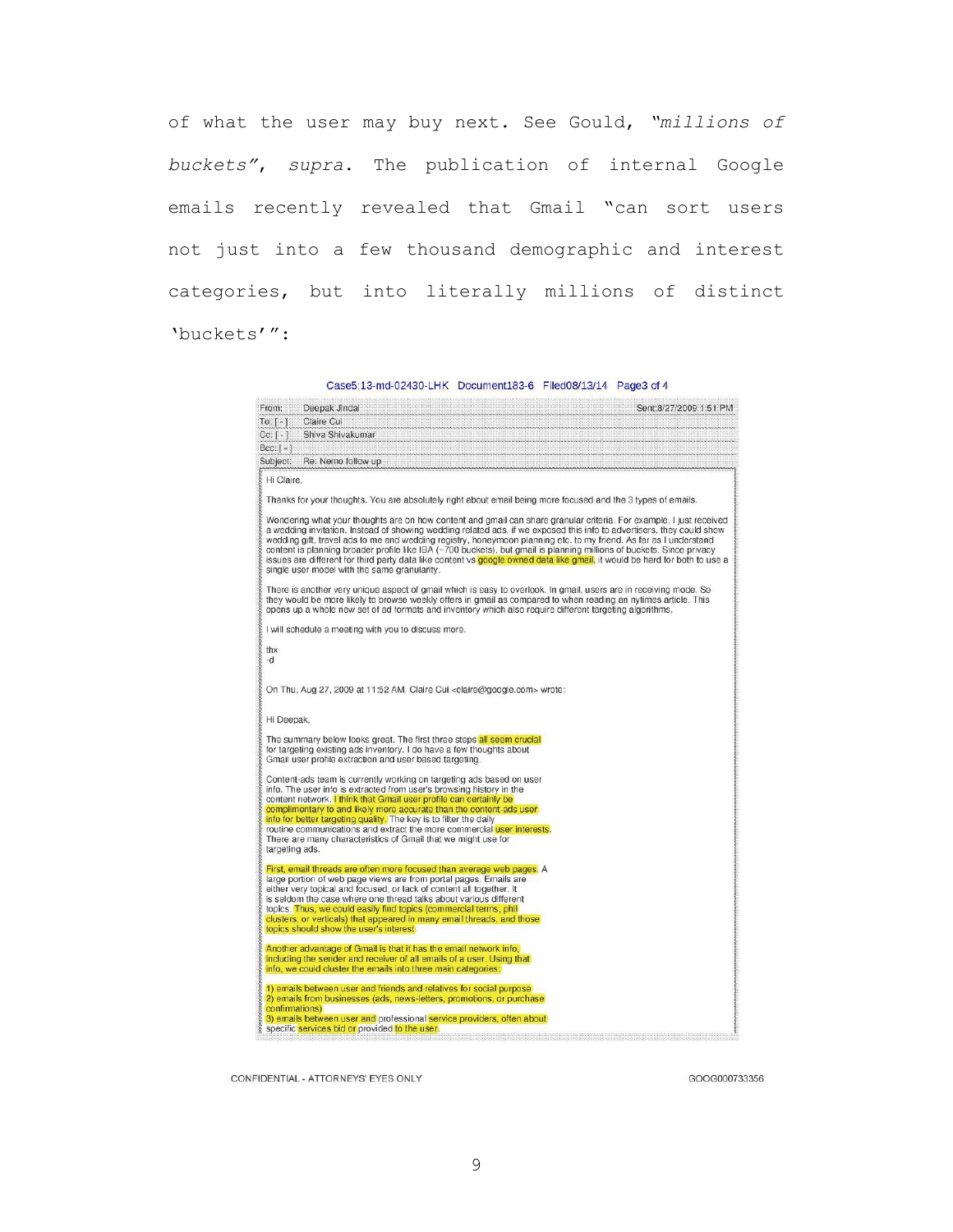#### Case5:13-md-02430-LHK Document183-6 Filed08/13/14 Page4 of 4



CONFIDENTIAL - ATTORNEYS' EYES ONLY

GOOG000733357

*Id.*

Google's email scanning practices are in constant flux. Until recently, Google did not connect a user advertising profile with an actual identity. However,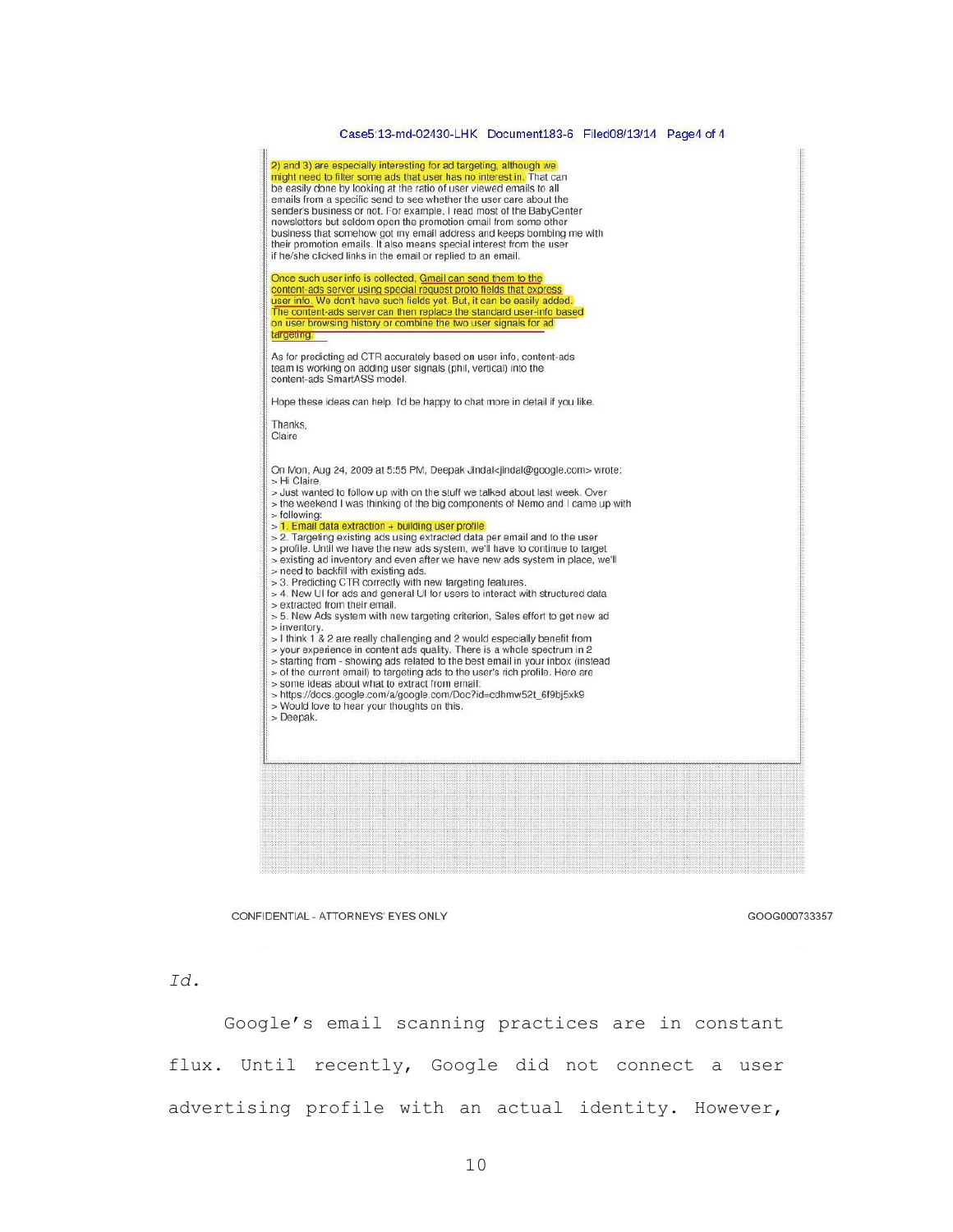Google recently changed its business practices. The company now combines an individual's internet browsing habits with the personal information Google knows about the individual, including their name. Angwin, Google Has Quietly Dropped Ban on Personally Identifiable Web Tracking, ProPublica (Oct. 21, 2016).<sup>12</sup> "The practical result of the change is that the DoubleClick ads that follow people around on the web may now be customized to them based on your name and other information Google knows about you. It also means that Google could now, if it wished to, build a complete portrait of a user by name, based on everything they write in email, every website they visit and the searches they conduct." *Id.*

The change in business practices provides further evidence that Internet users could not reasonably have "actual knowledge" of the scope of the company's data mining practices. Regarding Google's decision to link user identity to advertising profiles, almost ten years have passed since the potential problem was first identified. When Google first acquired

 <sup>12</sup> https://www.propublica.org/article/google-hasquietly-dropped-ban-on-personally-identifiable-webtracking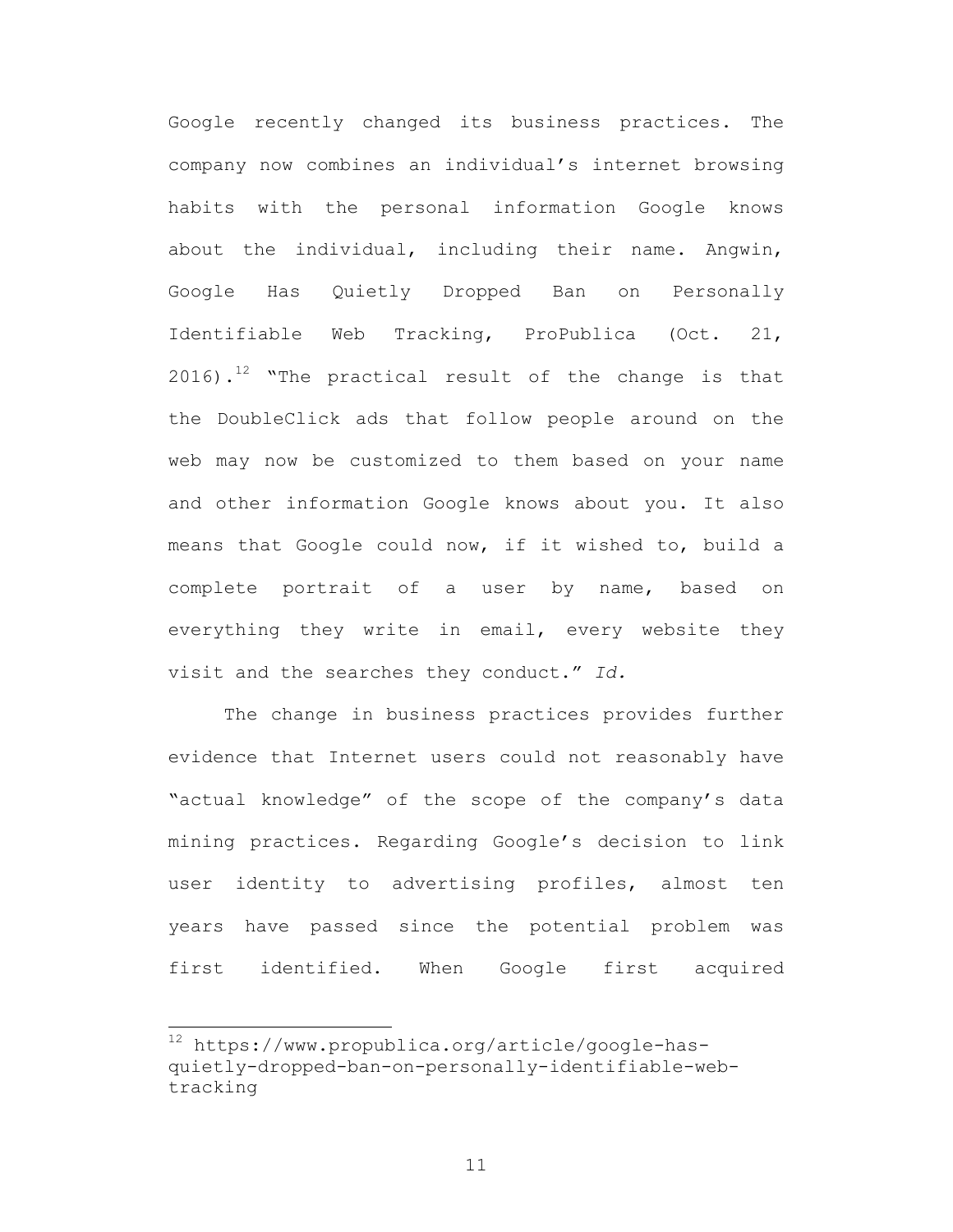DoubleClick, the leading provider of Internet-based advertising, in 2007, EPIC and other leading consumer protection organizations filed a complaint with the Federal Trade Commission (FTC), urging the Commission to assesses the ability of Google to record, analyze, track, and profile the activities of Internet users with data that is both personally identifiable and data that is not personally identifiable. See EPIC, Privacy? Proposed Google/DoubleClick Merger.<sup>13</sup> The FTC failed to act and now Google is implementing exactly the practices EPIC warned of in its complaint. But for typical Internet users, who do not continuously monitor the company's constantly changing email practices, the recent change is correctly described by ProPublica: "Google Has Quietly Dropped Ban on Personally Identifiable Web Tracking." Angwin, *supra.*

The Massachusetts Wiretap Act was adopted to prohibit the interception of private communications except in strictly limited circumstances such as pursuant to a court order or with the permission of both parties. G.L. c. 272, § 99. The law was amended in 1968 to prohibit unauthorized interceptions by

 <sup>13</sup> https://epic.org/privacy/ftc/google/.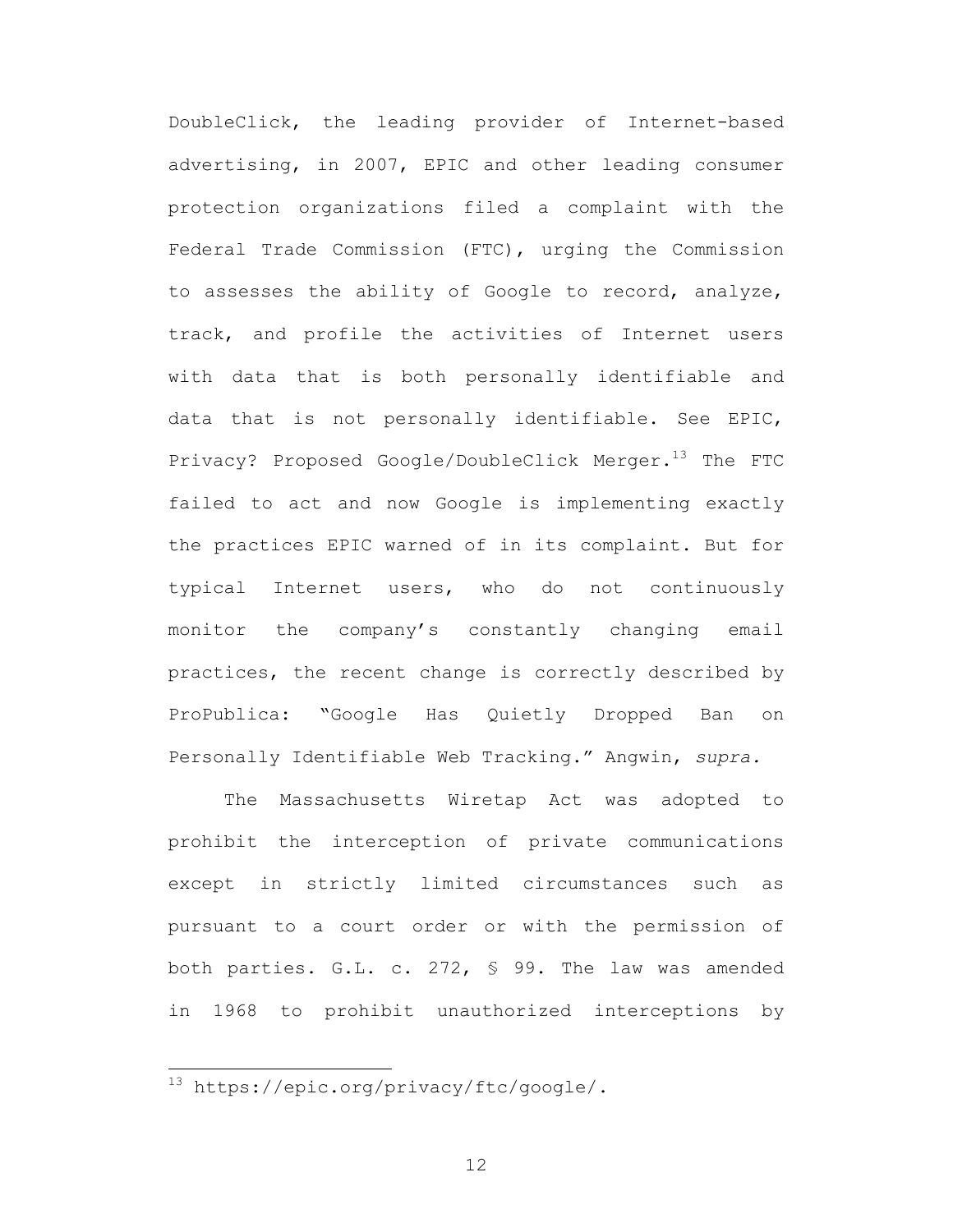service providers and other non-governmental entities. *Id.*, as amended through St. 1968, c. 738. The potential for service provider eavesdropping was one of the primary concerns that drove the legislature to amend the law. *Commonwealth v. Ennis*, 439 Mass. 64, 69 (2003). In fact, the 1968 amendments to the Wiretap Act were prompted by news of a phone company's monitoring that had been made public in a 1966 *Boston Herald* article. Interim Report of the Special Commission on Electronic Eavesdropping, 1967 Senate Doc. No. 1198, at 4. In response to this revelation, the Special Commission recommended that the Legislature adopt new provisions "to insure that the privacy of the subscribers' telephone conversations [would] be protected." The Report of the Special Commission on Electronic Eavesdropping, 1968 Senate Doc. No. 1132, at 7. The preamble to the Wiretap Act states, in relevant part:

The general court further finds that the uncontrolled development and unrestricted use of modern electronic surveillance devices pose grave dangers to the privacy of all citizens of the commonwealth. Therefore, the secret use of such devices by private individuals must be prohibited.

G.L. c. 272, § 99(A).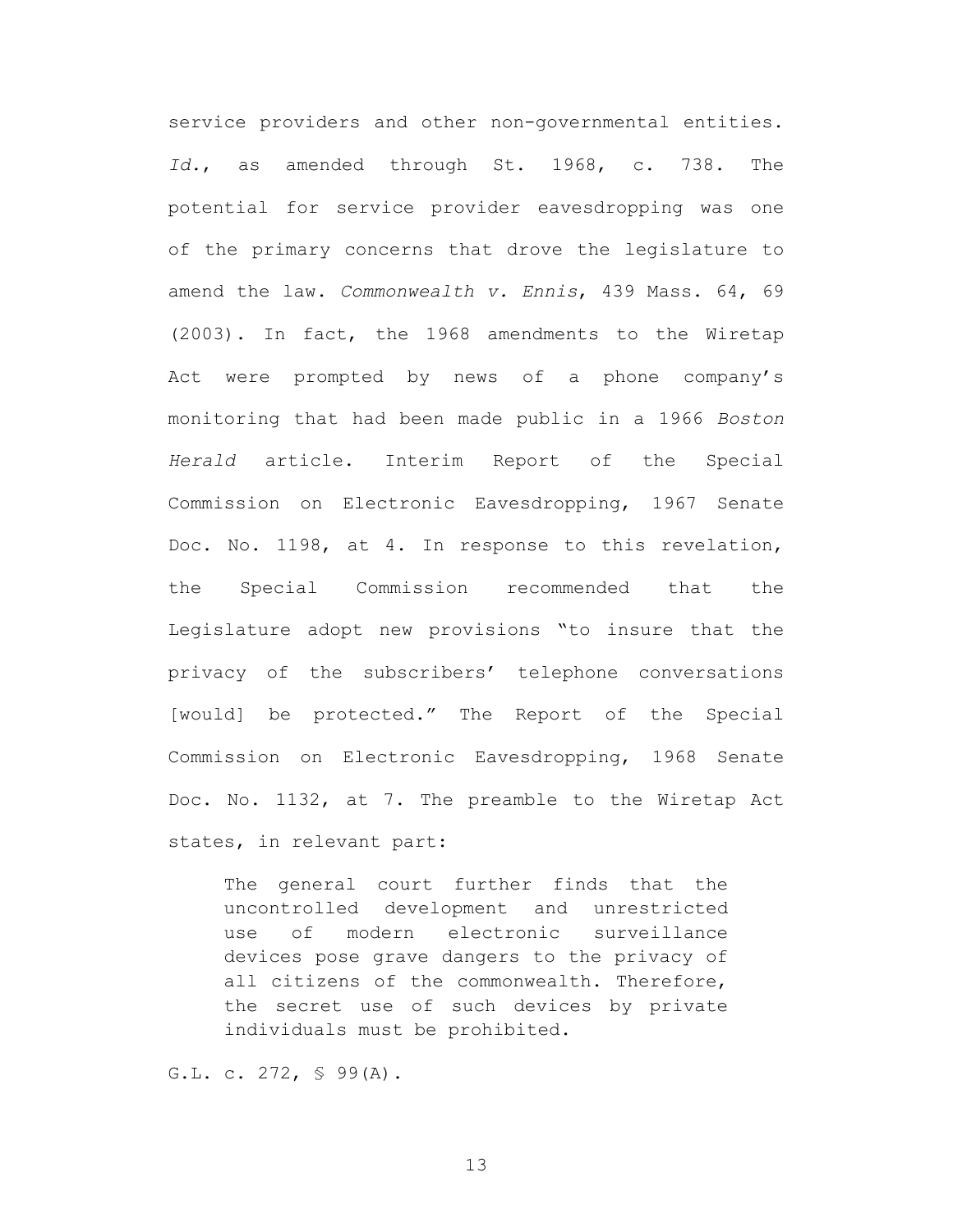It is simply absurd to suggest that the legislature expected the prohibition on wiretapping to be inapplicable in cases where a communications service provider announced in general terms that they would begin monitoring calls. Yet, despite the clear statutory prohibition on the interception of private communications, the lower court in this case found that whether individual class members "knew about" Google's email data mining program based on a socalled "panoply of sources" discussed in *In re Google Inc. Gmail Litigation*, No. 13-MD-02430, 2014 WL 1102660 (N.D. Cal. Mar. 18, 2014), was a dispositive and individualized factual question that precluded class certification under Rule 23(b). C.C. Dec. at 21, 26.

The lower court's decision flips this important privacy law entirely on its head and would completely eliminate the two-party consent requirement. Rather than finding that a defendant must prove that their otherwise unlawful interception of a private communication was done pursuant to a limited exception or when "given prior authority by all parties to [the] communication," G.L. c. 272, § 99(B)(4), the lower court found that the plaintiffs must prove that the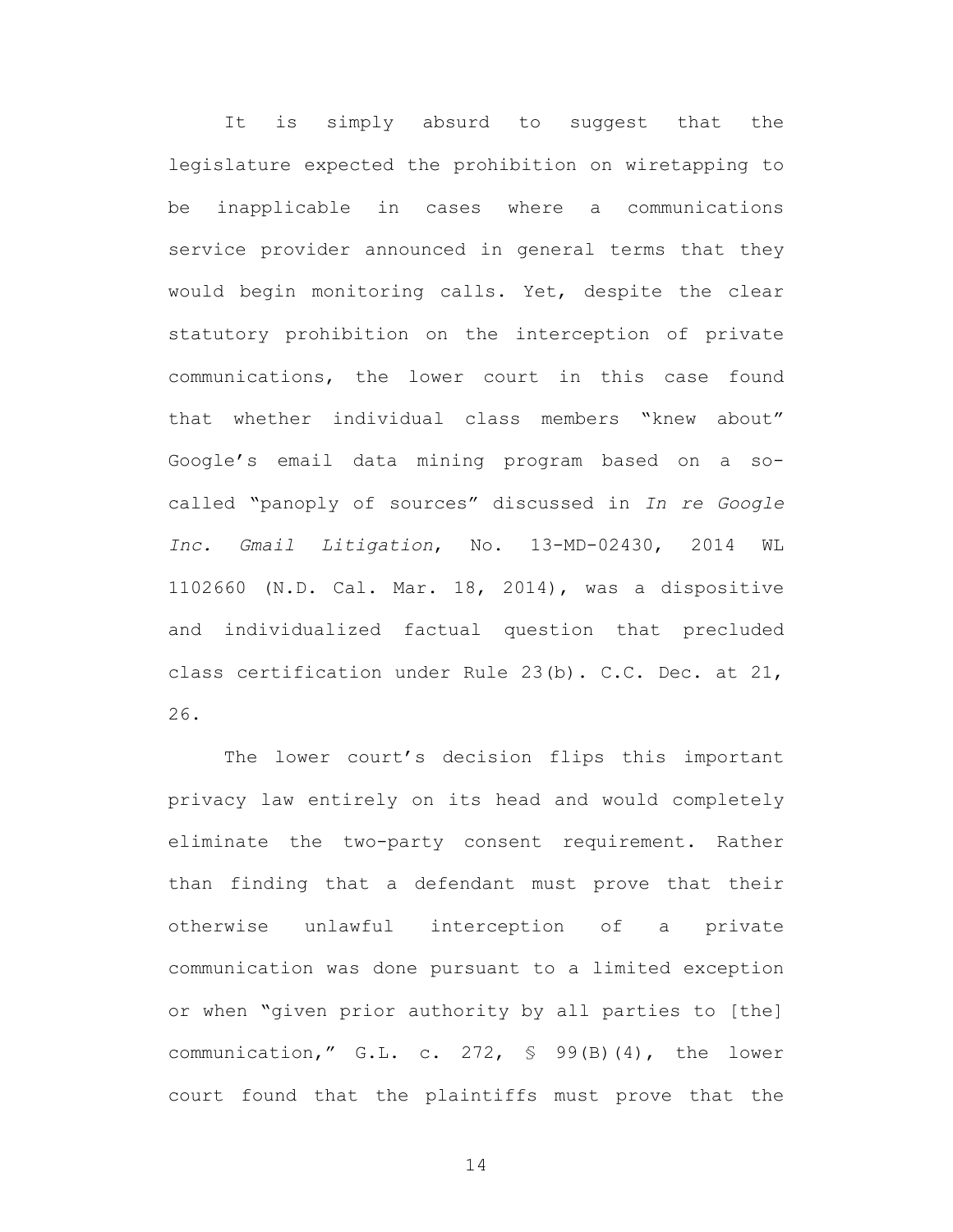interception was in fact "secret." C.C. Dec. at 23–24. But mere knowledge of the possibility that a communication could be intercepted is not sufficient to establish consent to the collection of private communications. See *Williams v. Poulos*, 11 F.3d 271, 281 (1st Cir. 1993) (finding that even where a CEO had been informed that his company had a system for monitoring calls, he did not impliedly consent to such monitoring).

There is no evidence in the record that non-Gmail users have consented to monitoring by Google for advertising purposes. In fact, Google has argued throughout this case and in other related cases that individuals, and non-Gmail users in particular, are not provided any notification that their messages are subject to interception, C.C. Dec. at 16, and further that it would be impossible for an individual to know whether any particular email would be processed as Google concedes that it mines some, but not all, communications data. C.C. Dec. at 12. ("Google's processing of email is not uniform, and the text of an email may or may not be scanned based on factors that differ from user to user and from message to message.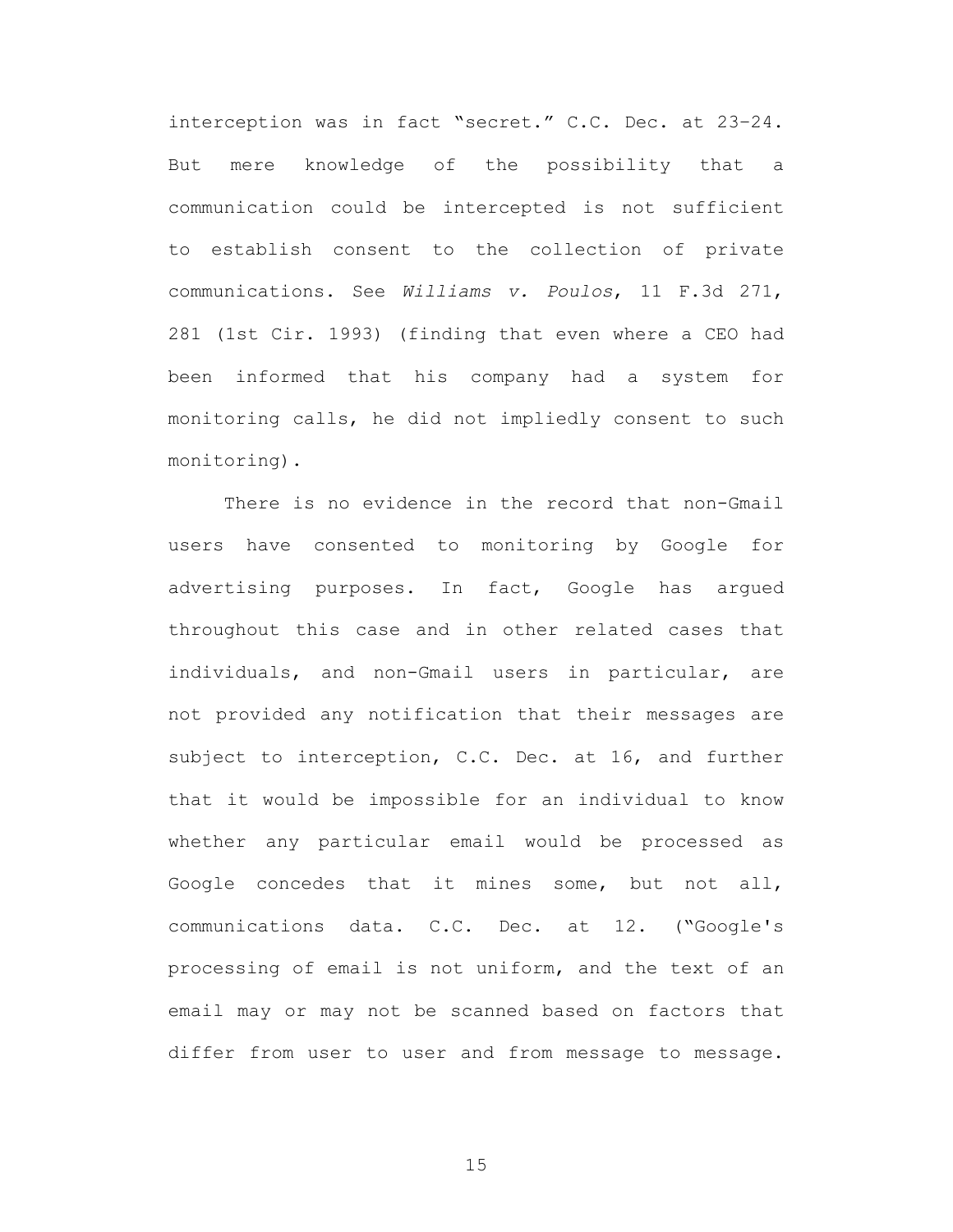. . . [M]any emails are rejected and never delivered or scanned.").

Yet, despite these well-established facts, the lower court concluded that individual factual inquiries predominate the claims in this case. That conclusion is based on the faulty premise that a class member's awareness of general public disclosures and news stories about Google's email data mining could be sufficient to imply that they had consented to interception.

Google is asking this Court to accept that members (who are not Gmail subscribers) have actual knowledge of the extent of interception, scanning, profiling, and analysis of their private communications by the company when they send an email to a user of a Google service, who may or may not be identified with the gmail.com. It would undermine the purpose of the Wiretap Act to infer that an individual's general awareness that an email service provider might intercept private communications could constitute implied consent to interception and "actual knowledge" of such interception. If the same rule were applied to telephone communications, knowledge that a telephone company could tap an individual's phone at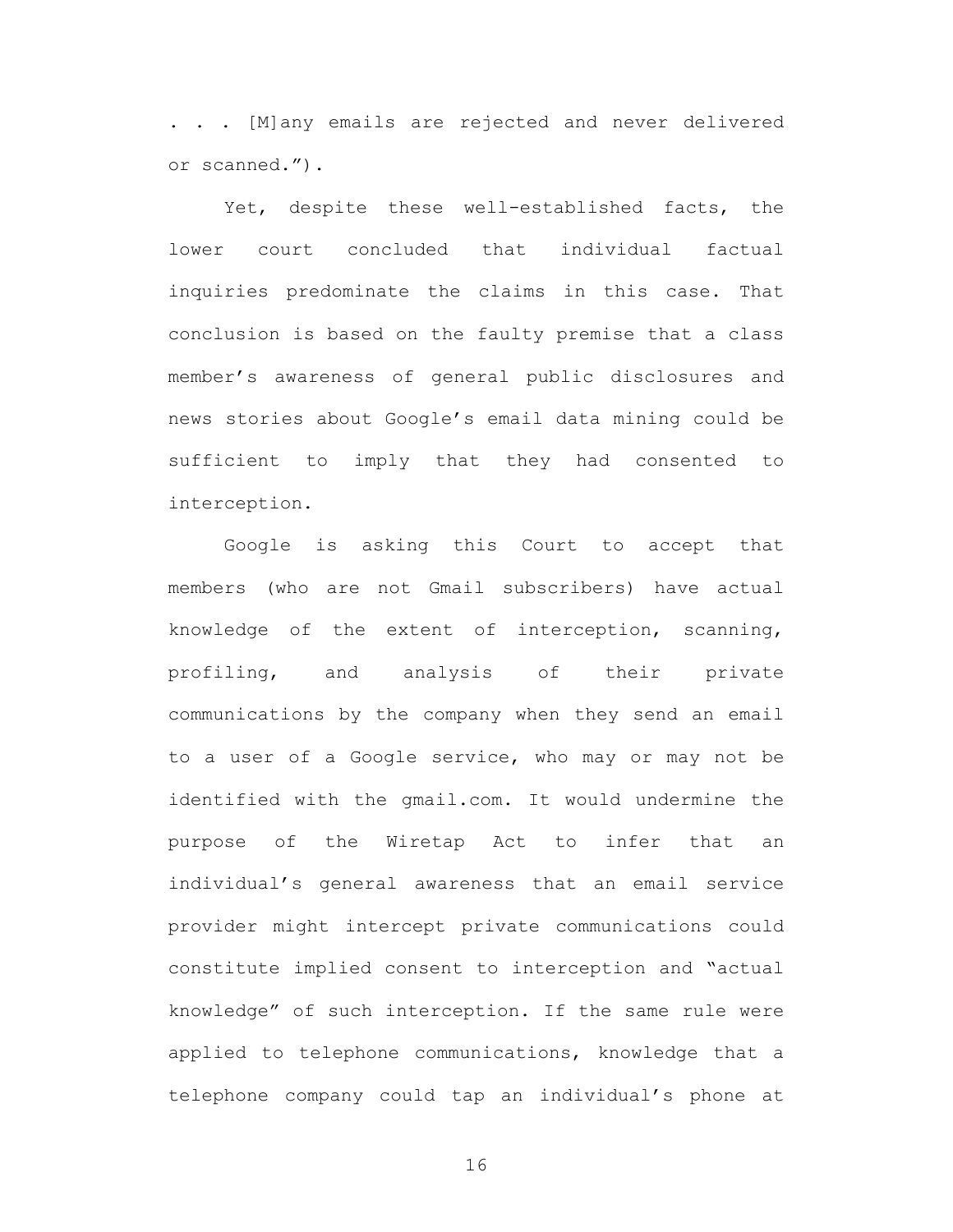any time would mean the individual had "actual knowledge" that her phone calls were being intercepted, and impliedly consented to such interception. The Wiretap Act would not permit a telephone company to use automated systems to record phone conversations, and it should not permit an email provider to do so either.

## **II. Informed consent is a pillar of electronic privacy law and an indispensable part of the Massachusetts Wiretap Act**

In prohibiting persons from "secretly hear[ing]" or "secretly record[ing]" communications without "authority by all parties," G.L. c. 272,  $\frac{1}{5}$  99(B)(4), the Massachusetts Wiretap Act reinforces a bedrock principle of privacy law: private communications data should not be collected, used, or disseminated without informed consent. Massachusetts state legislators realized that the harms they sought to prevent in the Wiretap Act–eavesdropping on and use of private communications–would persist unless they prohibited all interception conducted without "prior authority by all parties." G.L. c. 272, § 99(B)(4).

In the digital context, it is impossible to infer that an individual has consented to monitoring based on vague indications of how and when one's personal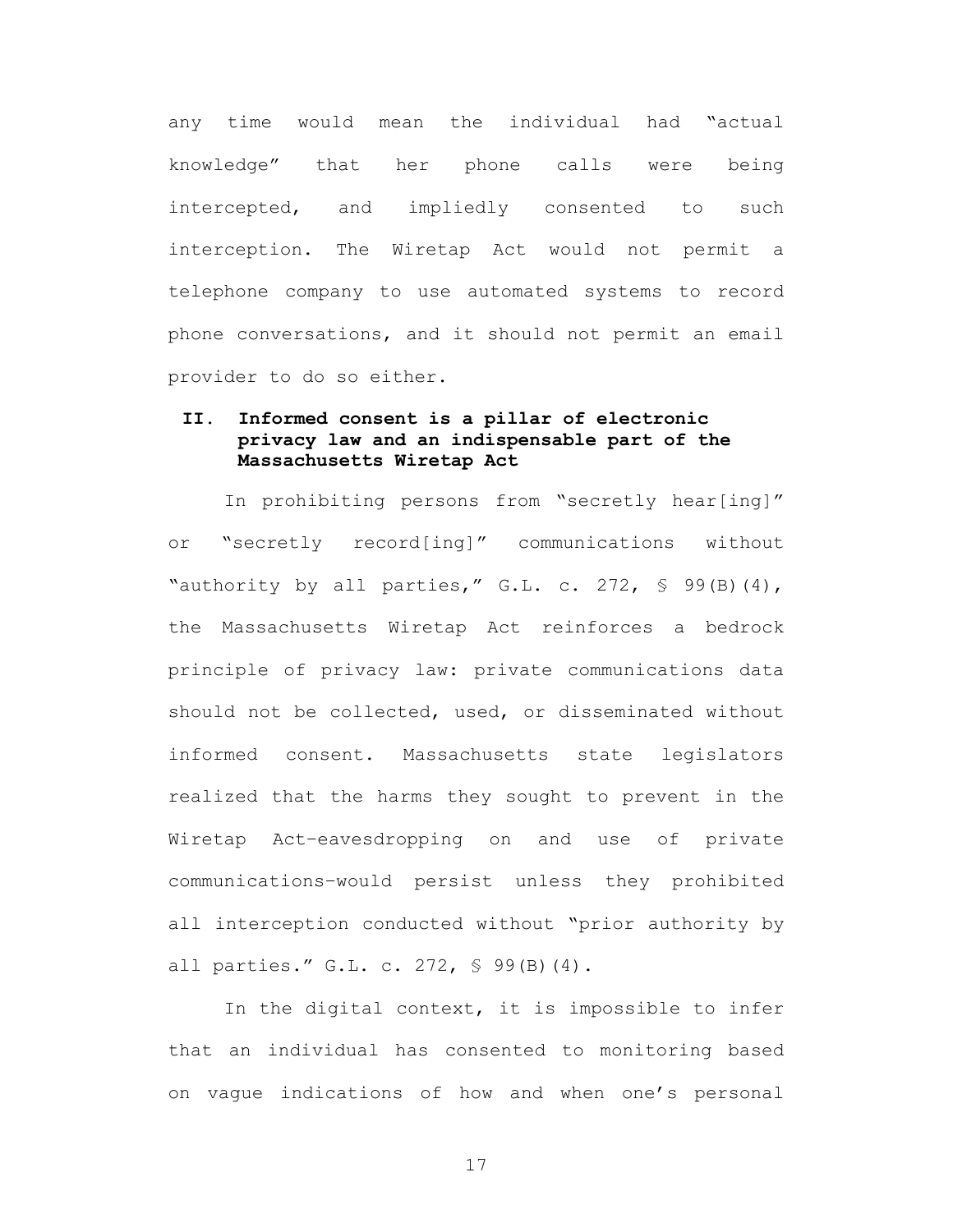data might be processed. Rather, an individual must be presented with clear and particularized information. Jerry Kang & Benedikt Buchner, *Privacy in Atlantis*, 18 Harv. J.L. & Tech. 229, 246 (2004) ("Informed consent requires not only that data processors provide the relevant information, but also that individuals are aware of the mode and the extent of data processing to which they are consenting."); Julie Cohen, *Examined Lives: Informational Privacy and the Subject As Object*, 52 Stan. L. Rev. 1373, 1396 (2000) ("Freedom of choice in markets requires accurate information about choices and their consequences[.]").

The importance of informed consent is reflected in a wide range of communications privacy laws. See*, e.g.*, Telephone Consumer Protection Act of 1991, 47 U.S.C.  $\frac{1}{2}$  227(b)(1)(A) ("It shall be unlawful . . . to make any call (other than a call . . . made with the prior express consent of the called party) using any automatic telephone dialing system[.]"); Wiretap Act, 18 U.S.C. § 2511(2)(c) (prohibiting the interception of communications "without prior consent to such interception."); N.H. Rev. Stat. § 570-A:2(I) (prohibiting the interception of communications "without the consent of all parties to the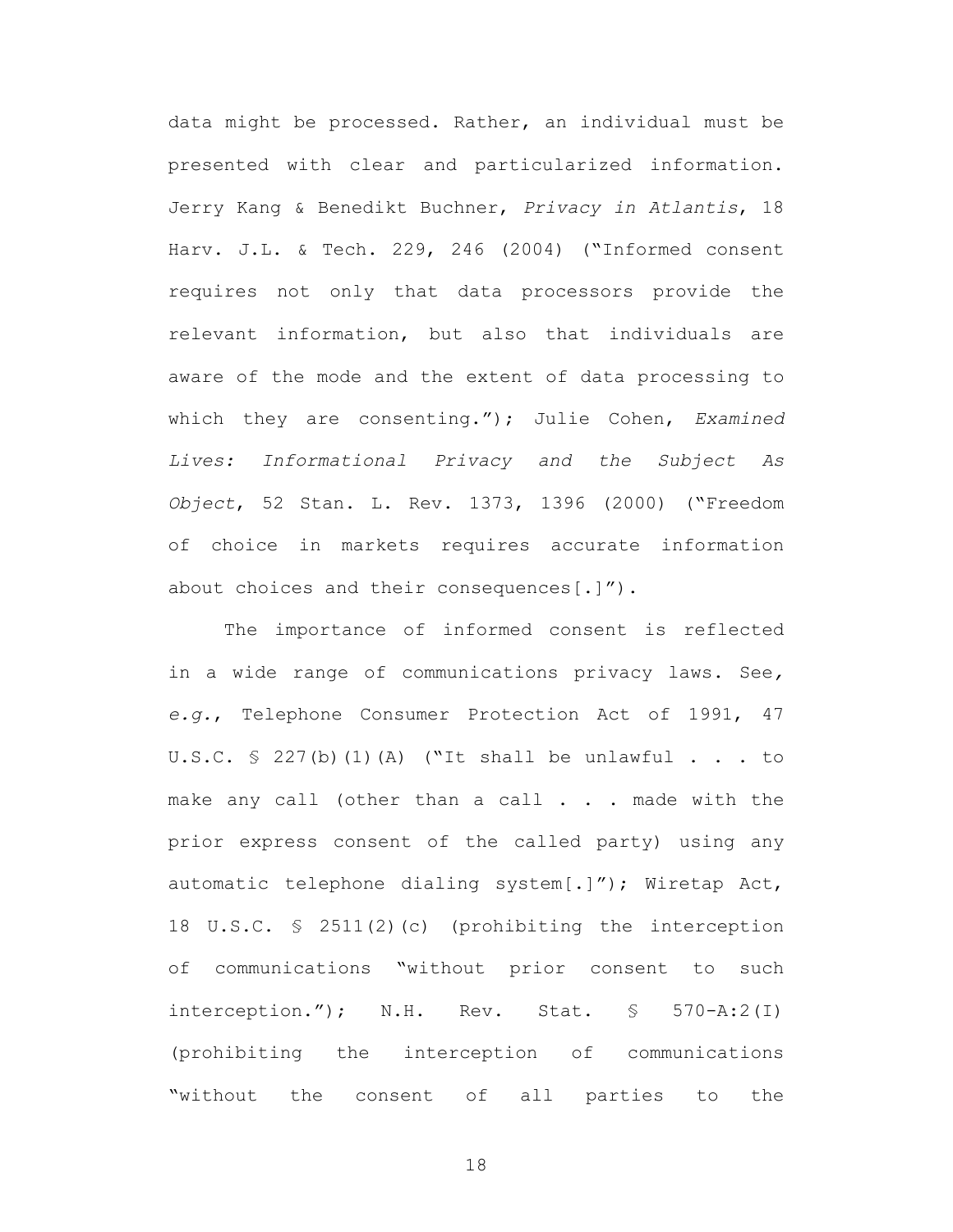communication"); Wiretapping and Electronic Surveillance Control Act, 18 Pa. Stat. § 5704 (permitting the interception of communications only "where all parties to the communication have given prior consent to such interception.").

The Massachusetts Wiretap Act fits squarely into the continuum of laws that seek to protect communications privacy. To permit the otherwise unlawful interception of a private communication, the state Wiretap Act requires that the person listening in be "given prior authority by all parties to such communication." G.L. c. 272, § 99.

The phrase "[gave] prior authority," like the term "consent," signifies that the communicating parties (1) had sufficient information to make a true decision and (2) decided to grant permission for another to overhear their communication. See Authorize, Merriam-Webster (2015)<sup>14</sup> ("to give power or permission to (someone or something)"); *Permission*, Merriam-Webster  $(2015)^{15}$  ("the right or ability to do

 $14$  http://www.merriam-webster.com/dictionary/authorize.<br> $15$  http://www.merriam-

webster.com/dictionary/permission.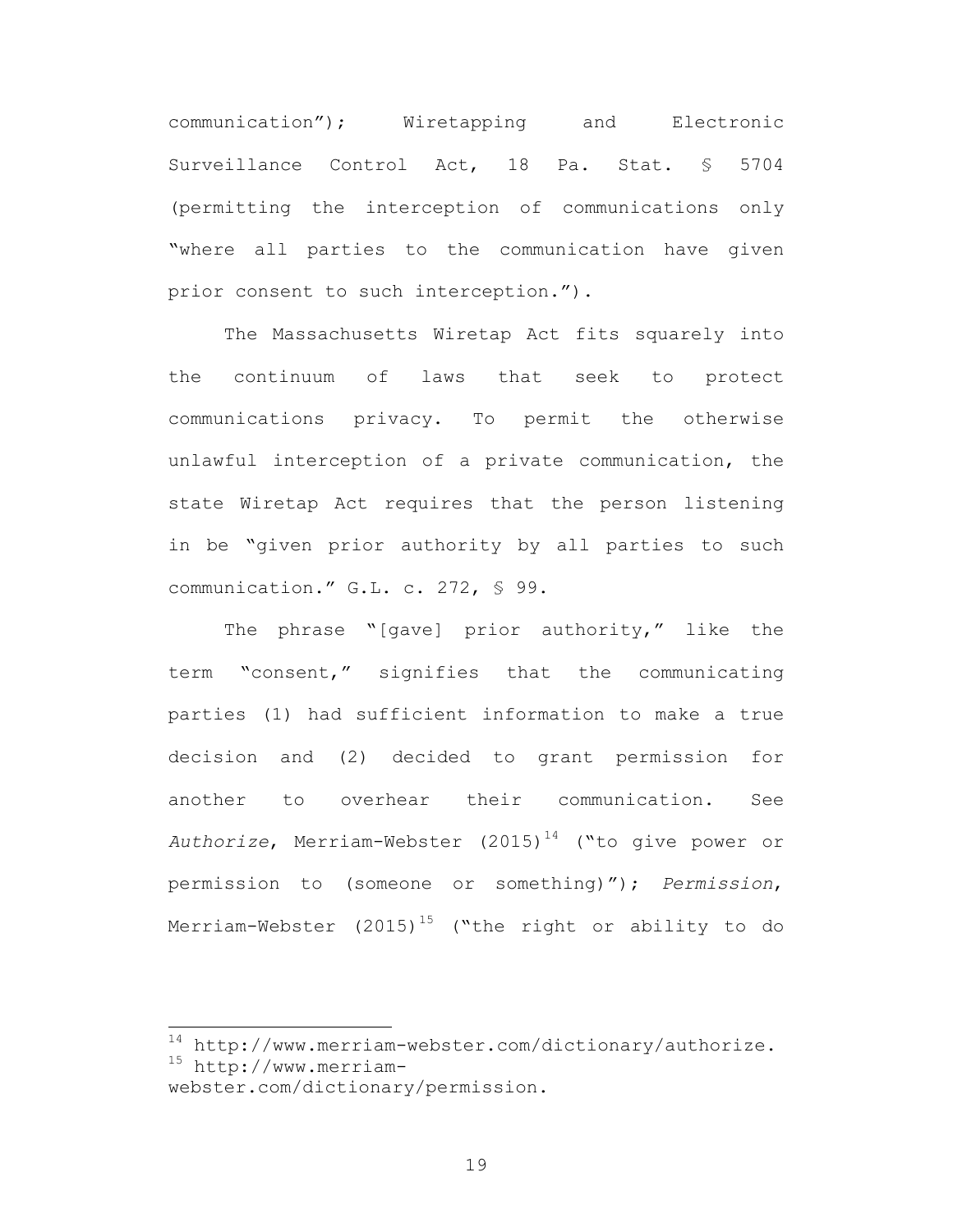something that is given by someone who has the power to decide if it will be allowed or permitted").

Further, it is apparent from the history of the Wiretap Act that the Legislature considered informed consent to be a core component of the statute. When legislators set out to revise the Act in 1968, one of their primary concerns was the revelation "that New England Telephone and Telegraph Company had been conducting 'service observations,' during which the company would secretly record private telephone calls to monitor service and customer perceptions of service." *Ennis*, 439 Mass. at 69. Following an investigation, the Special Commission on Electronic Eavesdropping condemned the telephone company for "clearly favor[ing] its business interest against right of the public to have privacy in their telephone conservations" and urged the Legislature "to insure that the privacy of the subscribers' telephone conversations [would] be protected." Special Commission Report, *supra* at 7. It concluded:

The Commission is of the opinion that wiretapping and eavesdropping other than by law enforcement officers should be strictly prohibited. The present Massachusetts laws have been revised in our proposed act to strictly prohibit electronic eavesdropping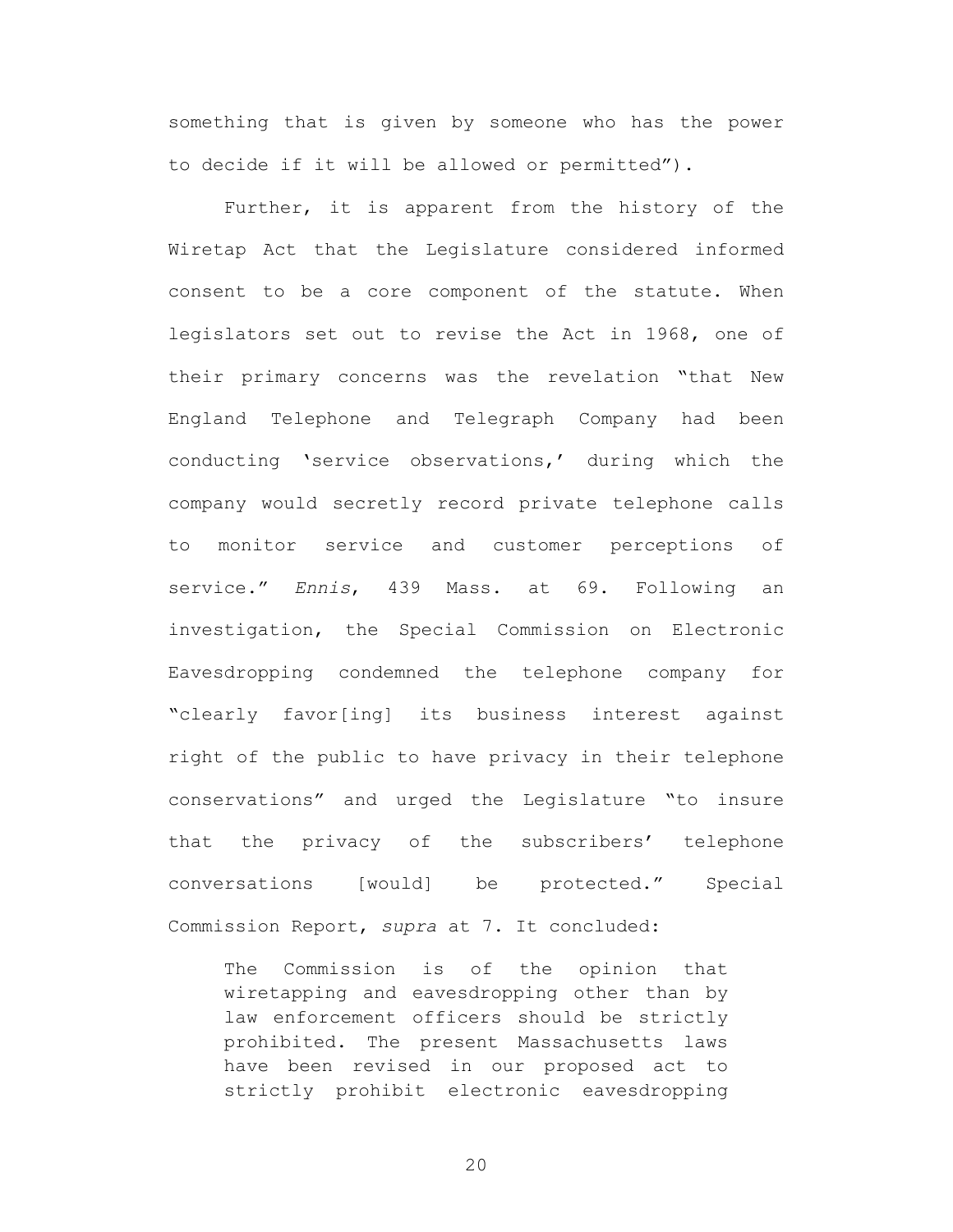and wiretapping of other persons' conversations *without permission*.

*Id.* at 9 (emphasis added).

The "prior authority" language of the Wiretap Act was thus largely intended to thwart unannounced "observations" by service providers with an informed consent requirement. The Legislature would not permit consent to be inferred merely because individuals continued to communicate through a service that might be subject to secret acts of monitoring–even if the *general practice* of monitoring was well-publicized. Rather, service providers, like all private parties, would have to obtain advanced permission before listening in on a communication.

## **III. There can be no actual knowledge of interception in this case because Google relies on secret algorithms to conduct its email data mining.**

Logically, a person cannot give knowing consent to the interception of a communication without actually *knowing* that their communication is being intercepted. This Court underscored the point in *Jackson*: "[W]e accept . . . the proposition that the caller needs to have *actual knowledge* of the recording" *Commonwealth v. Jackson*, 370 Mass. 502, 507 (1976) (emphasis added). Actual knowledge is a high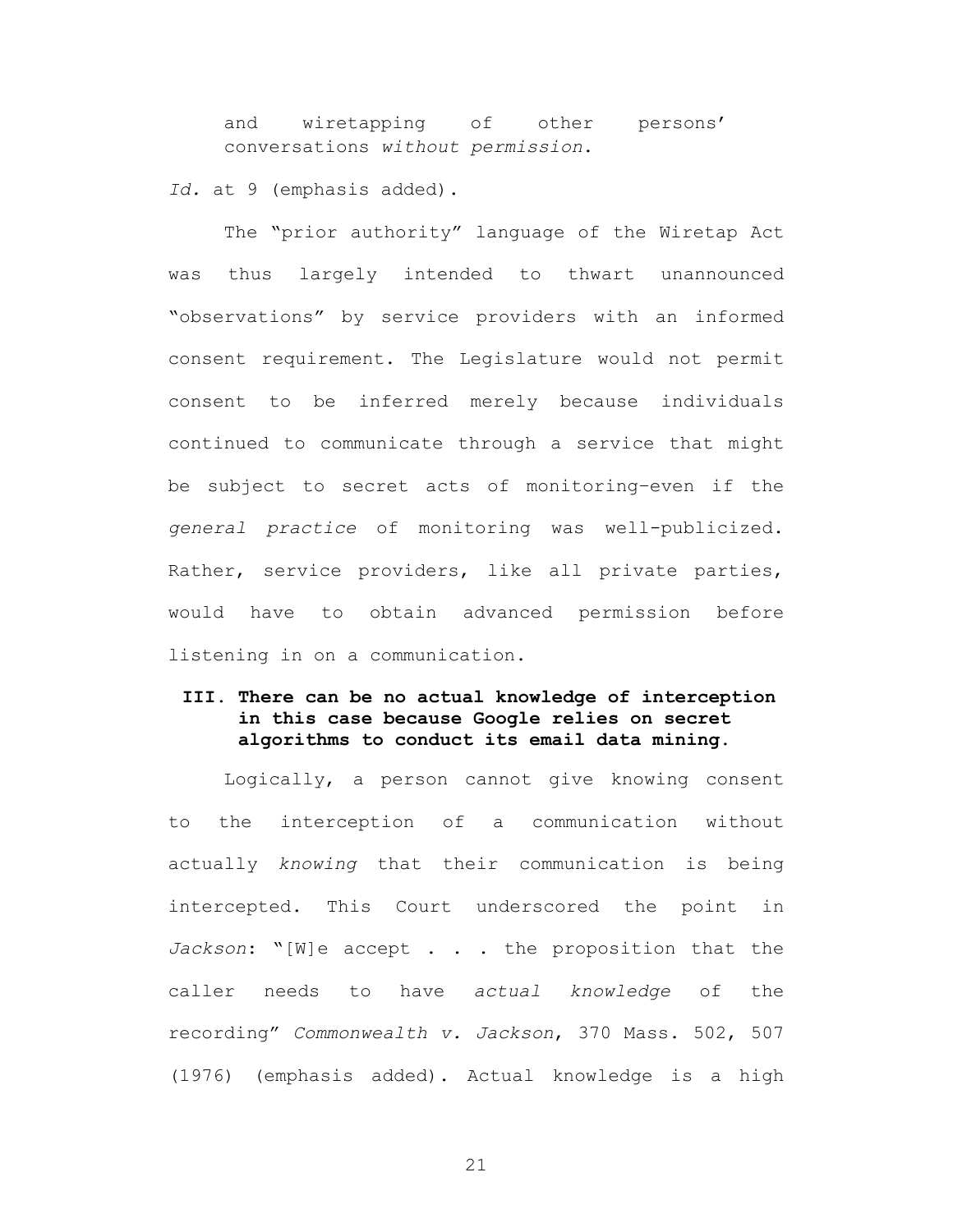bar; even a strong suspicion that a communication might be recorded is not enough if the party harbors any substantial doubts. See *Demoulas v. Demoulas Super Markets, Inc.*, 424 Mass. 501, 521 (1997) ("Massachusetts law does not equate suspicion with knowledge, and instead requires actual knowledge . . . where 'knowledge' of a fact means 'no substantial doubts as to its existence'" (internal quotation marks omitted)).

For example, a party might have "no substantial doubts" that a customer service call is being recorded if that fact stated clearly at the beginning of the call (e.g., "This call may be recorded for quality assurances purposes"). Such a disclosure would provide *specific* information about monitoring of an *individual* communication. See *also Jackson*, 370 Mass. at 507. But where, as here, a company has admitted to mining private communications data, but explicitly states that it does not inform users as to which messages it will mine, there can be no actual knowledge of interception.

Unlike a customer service line, Google does not warn outside senders that an individual communication is likely to be mined, nor does it give the sender an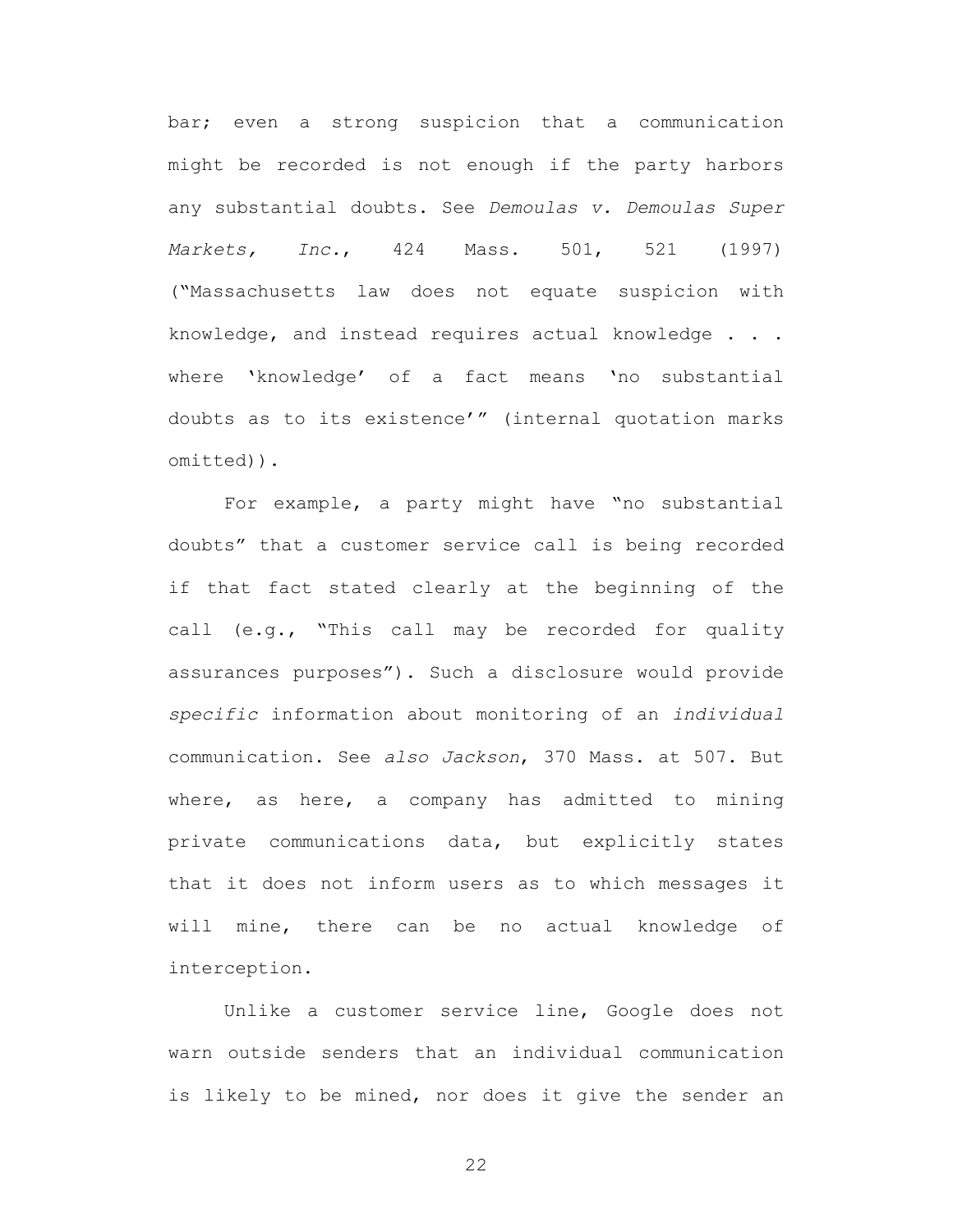opportunity to withhold consent. Instead, Google processes all communications, relies on a secret algorithm to mine some (but not all) messages for advertising purposes, and refuses to disclose–even after years of litigation on the subject–how that algorithm operates. See C.C. Dec. at 16. ("Google's systems do not provide any information to the non-Gmail sender that reflects scanning.").

The fact that Google has made general disclosures, alone, is not enough to require individual factual review of class member claims. Even if a class member had read every public statement, news story, court filing, and judicial opinion on the subject of Google's mining of private email data, they would still have no idea whether a particular communication would be mined-and the court would have no basis to conclude that they impliedly consented to such monitoring.

General knowledge of a broadly recurring practice is not actual knowledge of a *specific act*. Proceeding in the face of the former does not constitute consent to the latter, any more than wandering into a highcrime area implies consent to being mugged, or the mere existence of a corporate phone-monitoring policy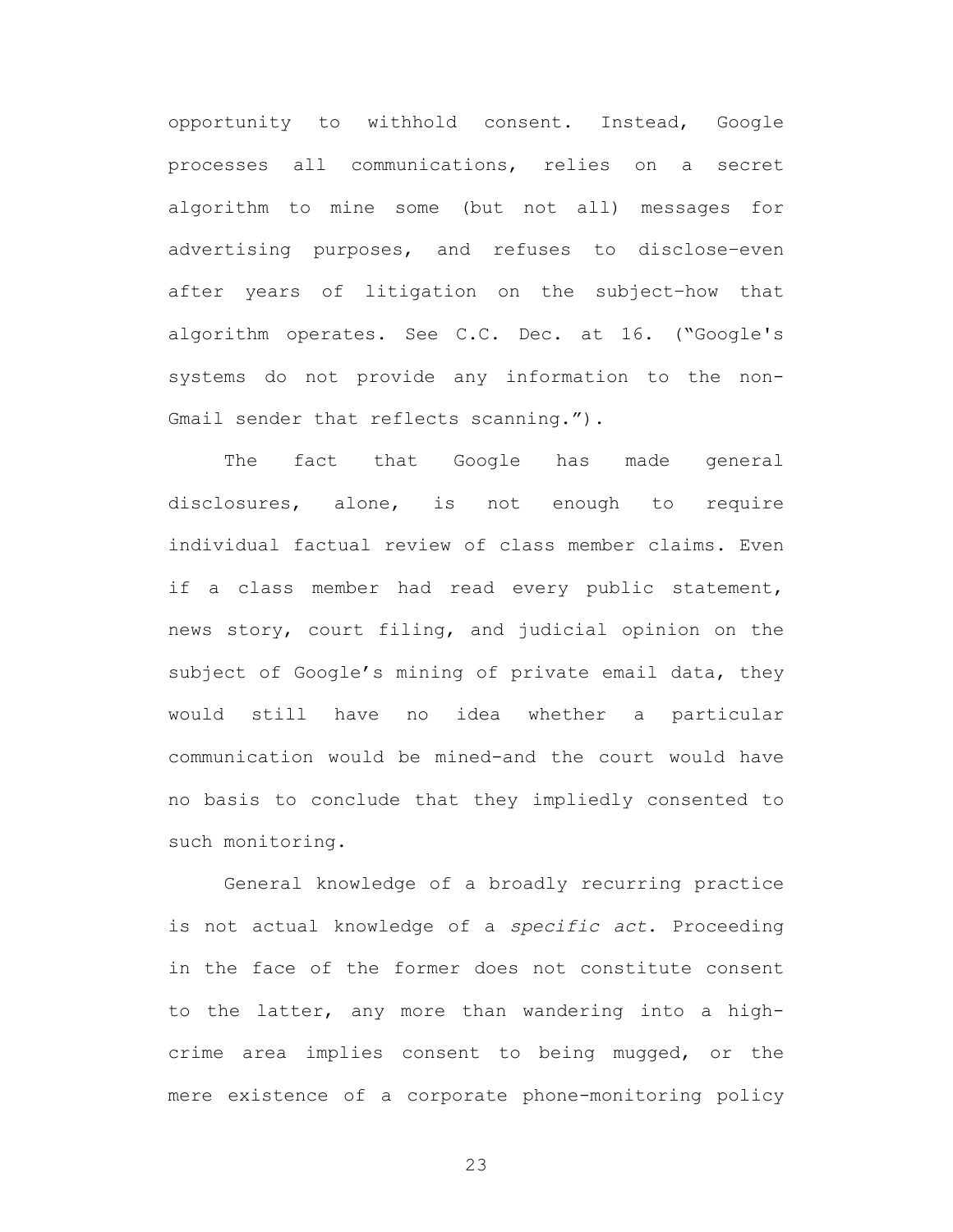implies an individual employee's consent to eavesdropping. See *Williams*, 11 F.3d 271.

"Given algorithmic secrecy, it's impossible to know exactly" what companies are doing with personal data. Frank Pasquale, *The Black Box Society* 39 (2015). When a person does not actually know what a company is doing with their private communications, a court cannot infer that they have consented to some unknown practice. No degree of general awareness of Google's data mining practices can change this or establish consent by any individual class member. Knowledge of these general disclosures is simply irrelevant to the question of whether Google's mining of private email data constitutes interception under the Wiretap Act.

**IV. Denying the extraterritorial reach of the Wiretap Act would undermine its privacy protections, hasten a data-mining race to the bottom, and leave Massachusetts law badly out of date.**

If the court limits the Wiretap Act only to interception that occurs in Massachusetts, it will eviscerate protections for electronic communications and incentivize a race to the bottom where companies locate their processing centers in states with the weakest privacy protections. See Jenna Bednar, *The Political Science of Federalism*, 7 Ann. Rev. L. & Soc.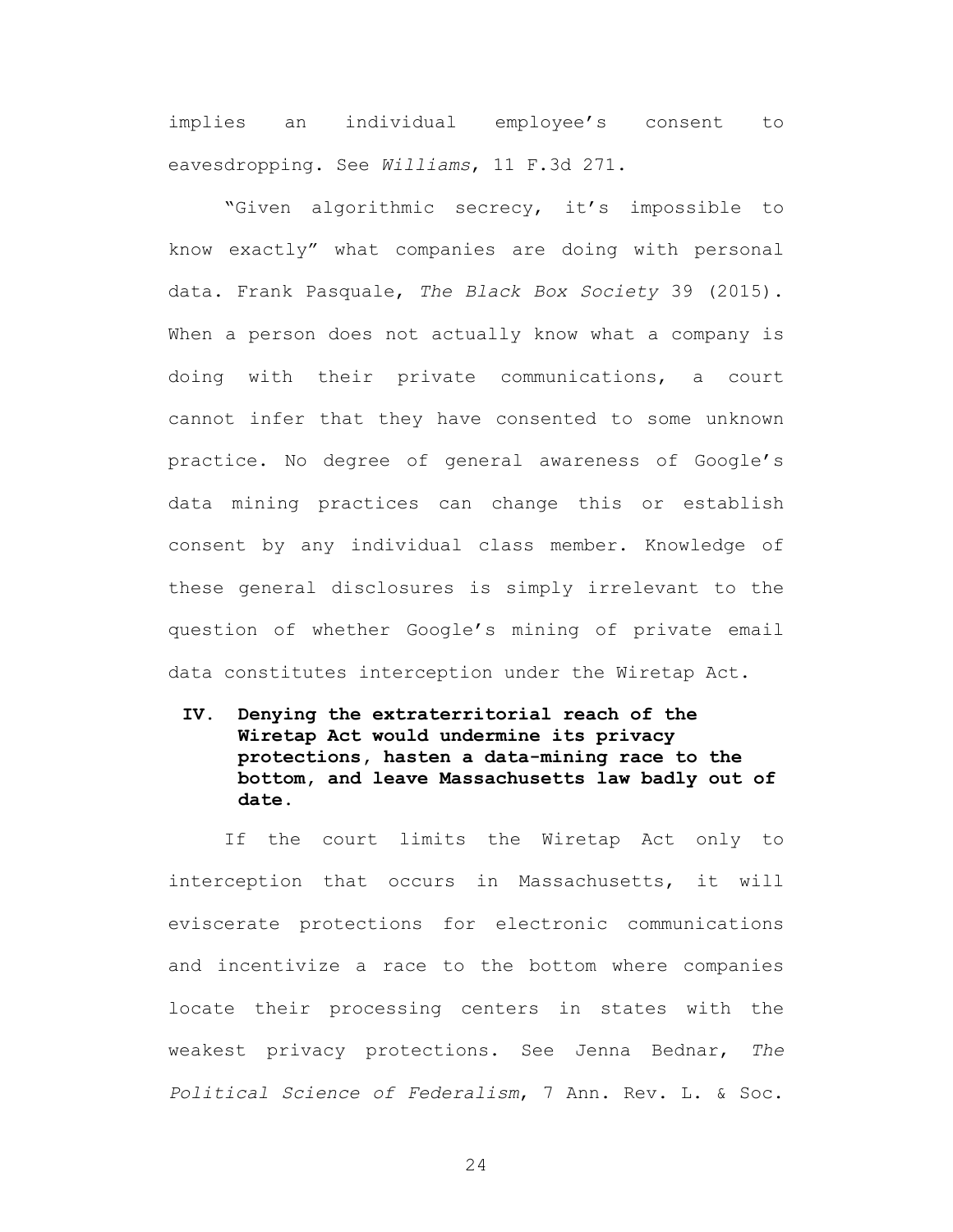Sci. 269, 276 (2011) ("[W]ith policy decentralization comes the potential for a race to the bottom."). For example, if a company wished to mine the personal data and monitor the private communications of nonconsenting Massachusetts email users, it would need only to place the offending servers in one-party consent states and conduct its surveillance from those points. The most permissive state legislatures in the country would thus decide the level of privacy protection – if any – that Massachusetts users were entitled to in their electronic communications. See Matthiesen, Wickert, & Lehrer, S.C., *Laws on Recording Conversations in All 50 States* (July 11, 2016).

The absurdity of this scenario in an email context is clear by analogy to telephone calls:

If businesses could maintain a regular practice of secretly recording all telephone conversations with their California clients or customers in which the business employee is located outside of California, that practice would represent a significant inroad into the privacy interest that the statute was intended to protect. . . . [A]n out-of-state company that does business in another state is required, at least as a general matter, to comply with the laws of a state and locality in which it has chosen to do business.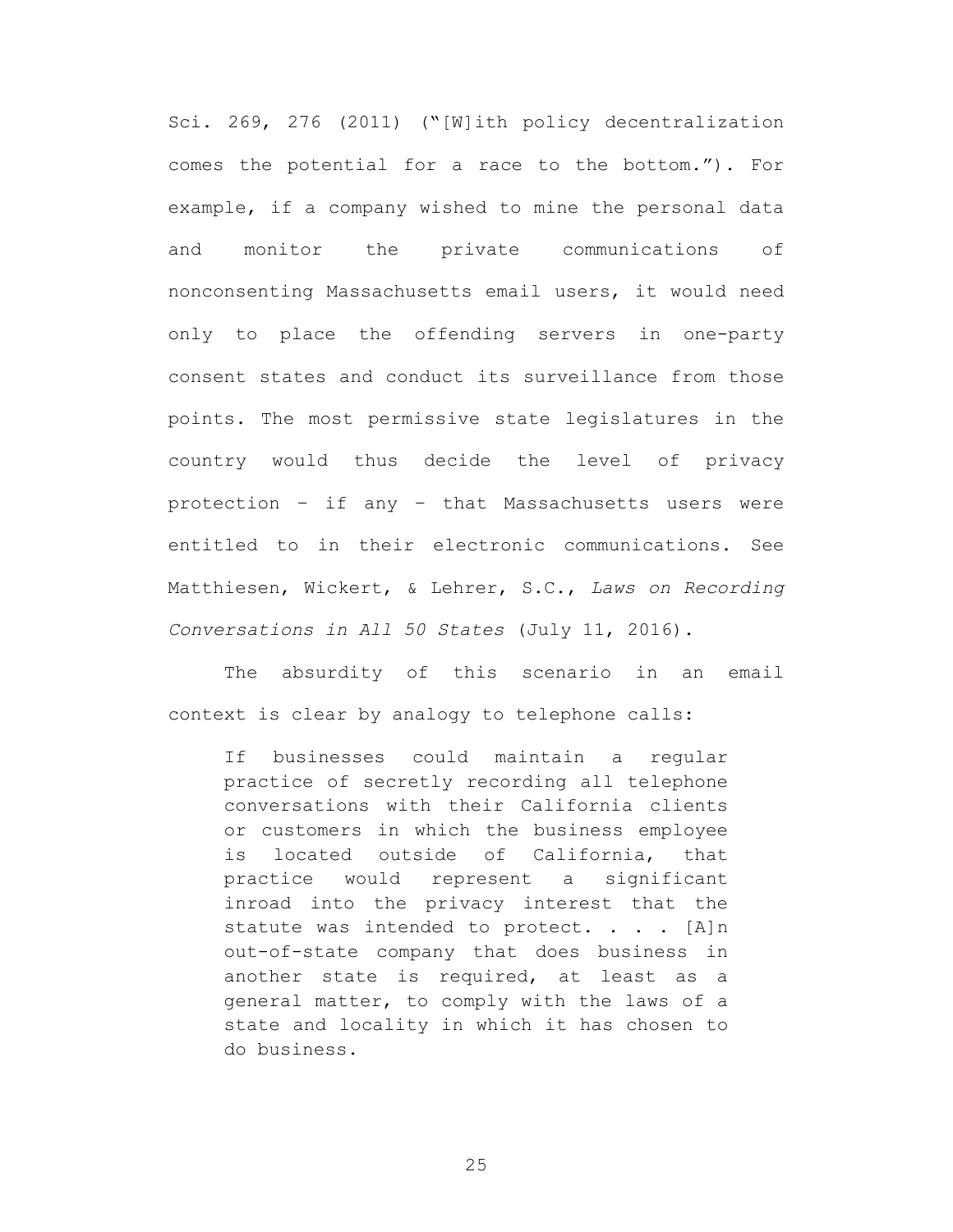*Kearney v. Salomon Smith Barney, Inc.*, 39 Cal. 4th 95, 126 (2006) (citations omitted); *see also Watson v. Employers Liab. Assur. Corp.*, 348 U.S. 66, 72 (1954) ("[M]ore states than one may seize hold of local activities which are part of multistate transactions and may regulate to protect interests of its own people, even though other phases of the same transactions might justify regulatory legislation in other states").

By contrast, if the Wiretap Act is enforced to its full extent and correctly applied to *all* interceptions of Massachusetts communications, the statute will serve to "ratchet up" privacy protections nationwide. See Marc Rotenberg & David Jacobs, *Updating the Law of Information Privacy: The New Framework of the European Union*, 36 Harv. J.L. & Pub. Pol'y 605 (2013) (describing the "ratcheting-up effect," wherein privacy protections in one jurisdiction "raise the privacy and security standards for all users, whether or not they have the benefit of [that jurisdiction's] legal rights"); David Vogel, *Trading Up: Consumer and Environmental Regulation in a Global Economy* 260-71 (1995) (explaining the "California effect," defined as the "ratcheting upward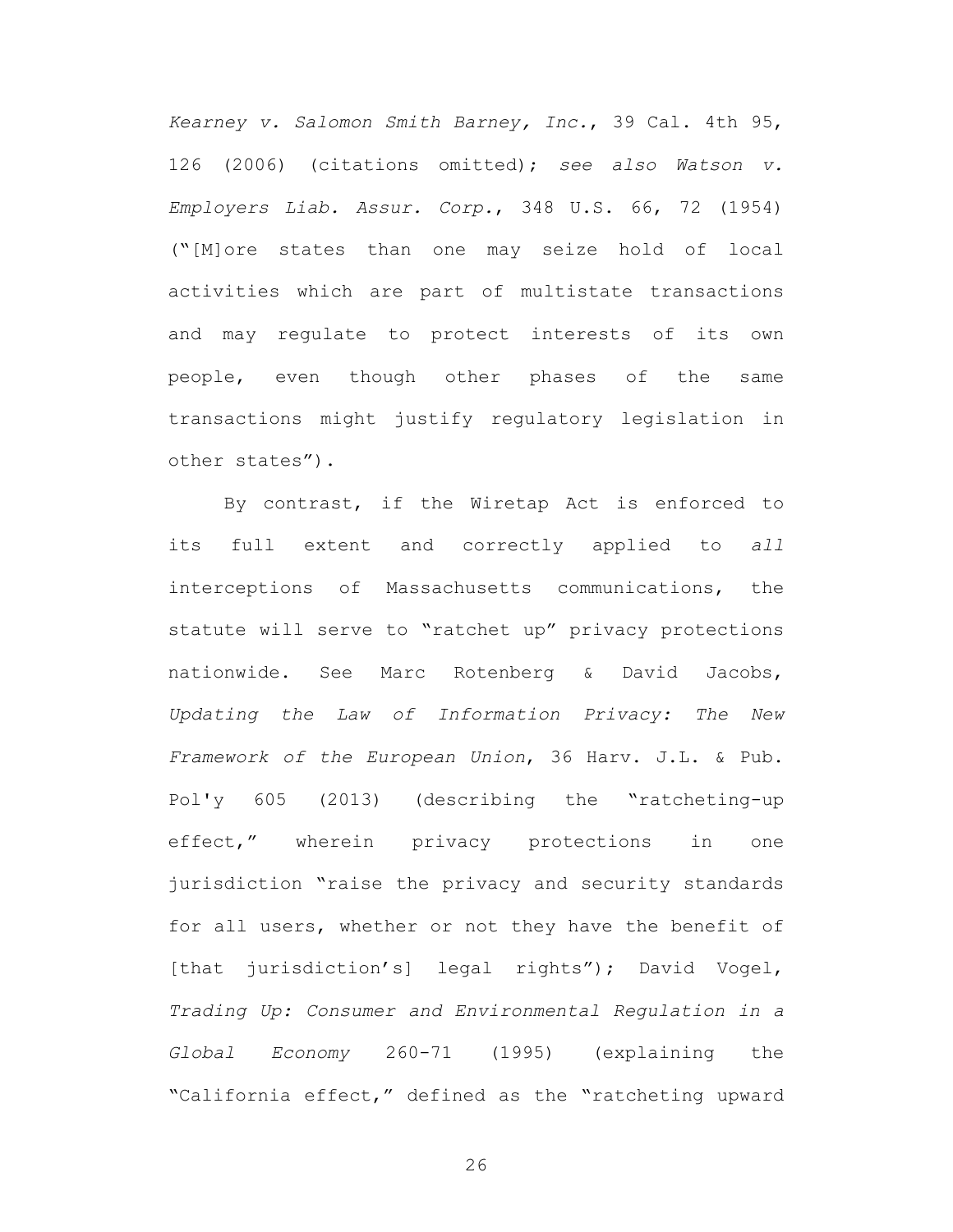of regulatory standards in competing political jurisdictions"). Rather than draining the Wiretap Act of its meaning in a world of rapidly evolving communications technology, a proper reading of the Act would place Massachusetts at the forefront of privacy protection and put positive pressure on other states to follow suit.

\* \* \*

At issue in this case is the systematic data mining of millions of private email messages each day. The Wiretap Act cannot allow Google to intercept private communications and mine their contents for its own commercial purposes without consent. To do violates the purpose of the law.

#### **CONCLUSION**

*Amicus Curiae* respectfully request this Court to reverse the Superior Court's order granting summary judgment in favor of Google and reverse the Superior Court's denial of class certification.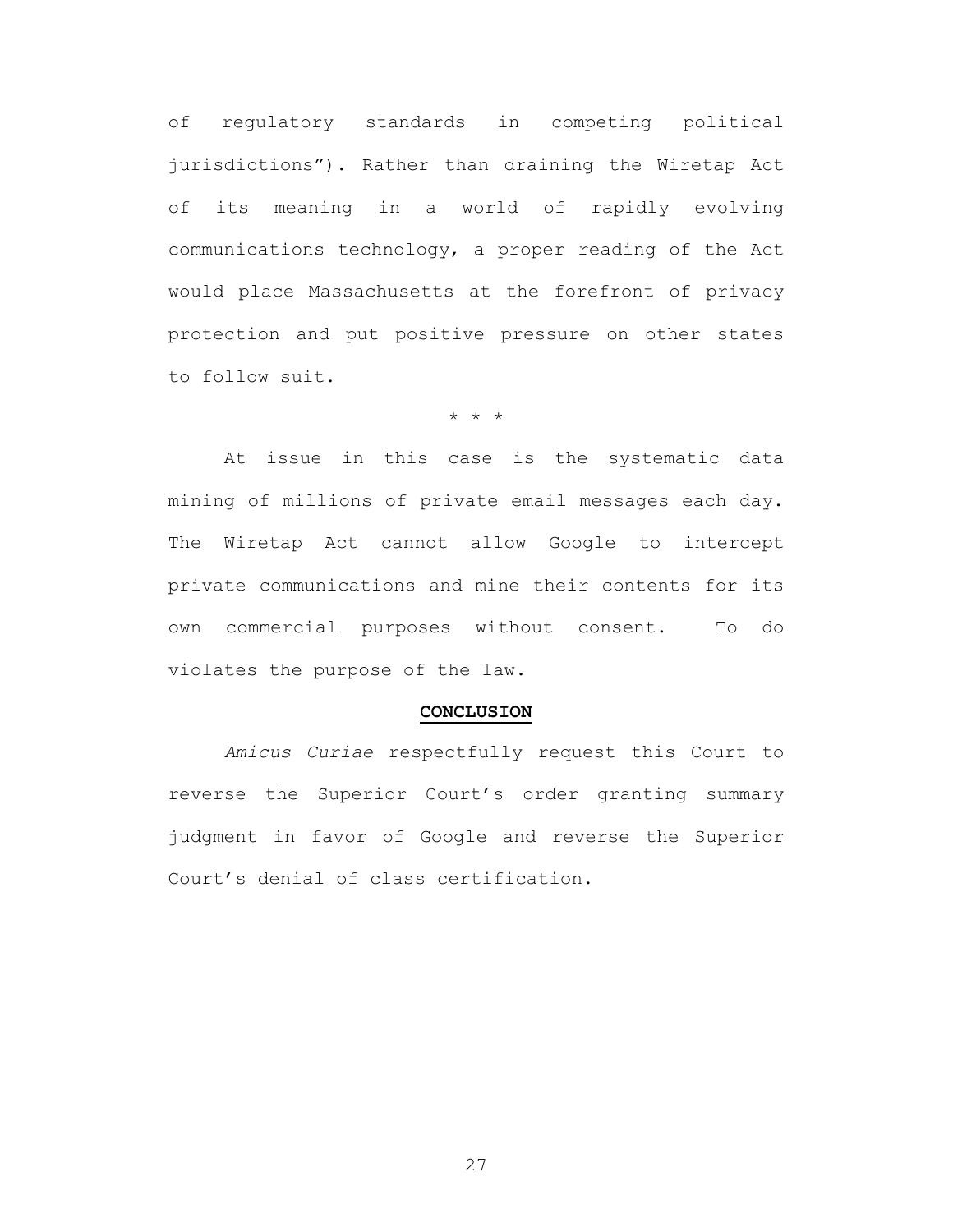Respectfully submitted,

Marc Rotenberg (BBO# 550488) Caitriona Fitzgerald (BBO# 673324) Alan Butler Electronic Privacy Information Center (EPIC) 1718 Connecticut Ave. NW Washington, DC 20009 (202) 483-1140 rotenberg@epic.org

October 24, 2016